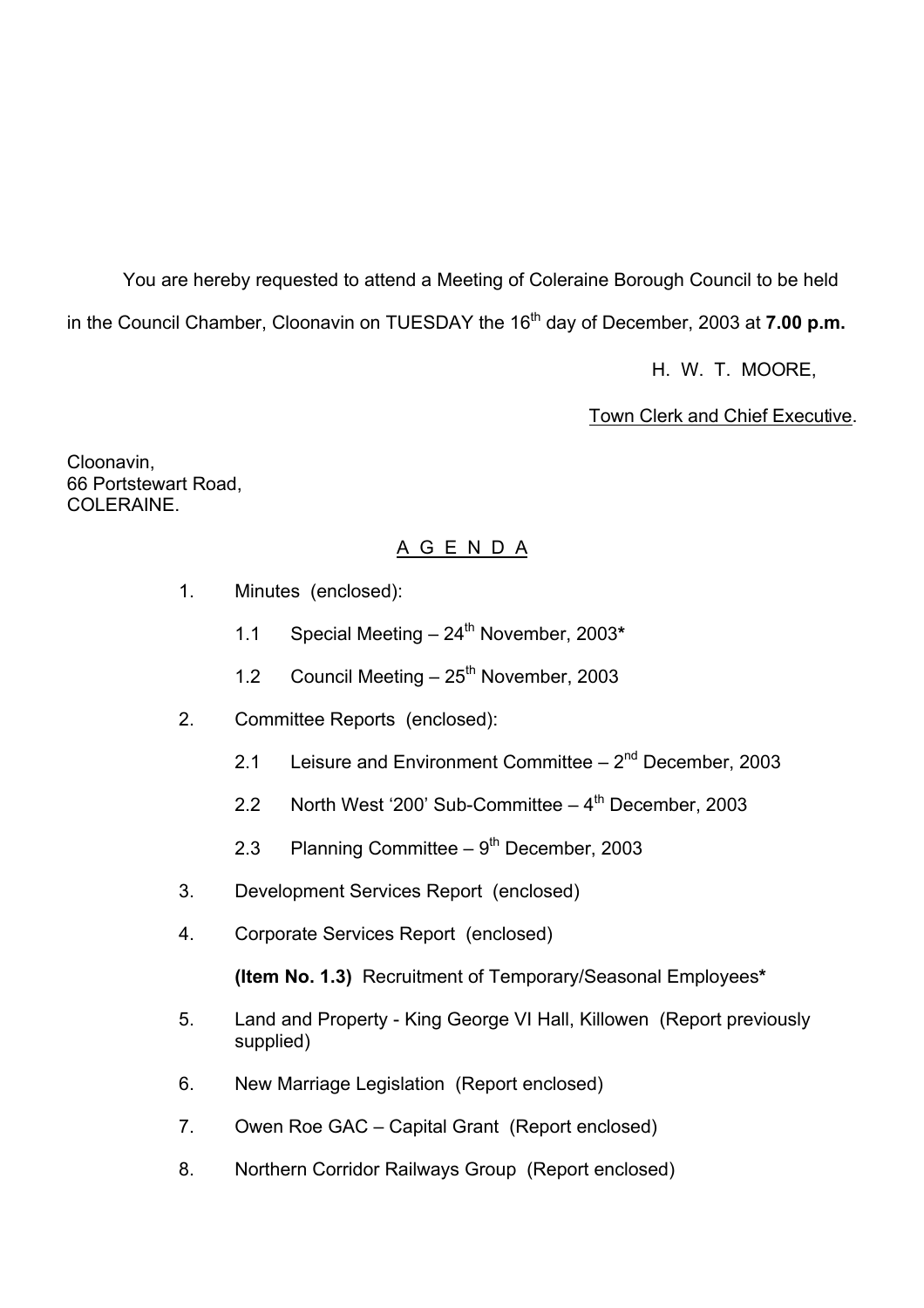9. The undernoted Notice of Motion has been submitted by Councillor E. Mullan:

 ìThat this Council confers jointly on the Salvation Army and the Society of St. Vincent de Paul, the Freedom of the Borough in recognition of the outstanding work these organisations have done to promote voluntary aid to the poor and disadvantaged of this borough. In conferring this honour on the Salvation Army and the Society of St. Vincent de Paul the Council also wishes to recognise the outstanding work of the other voluntary aid organisations working to alleviate poverty and invites them to share in this honour."

- 10. Coleraine Showgrounds**\***
- 11. Consultation Document (List enclosed)
- 12. NILGA Conference Londonderry  $21<sup>st</sup>/22<sup>nd</sup>$  January, 2004
- 13. Correspondence
- 14. Documents for Sealing

#### **Enclosed for Information:**

 Minutes of the Northern Health and Social Services Council dated 5<sup>th</sup> November, 2003

\* Recommended for consideration "In Committee".

To: Each Member of Council. 12<sup>th</sup> December, 2003.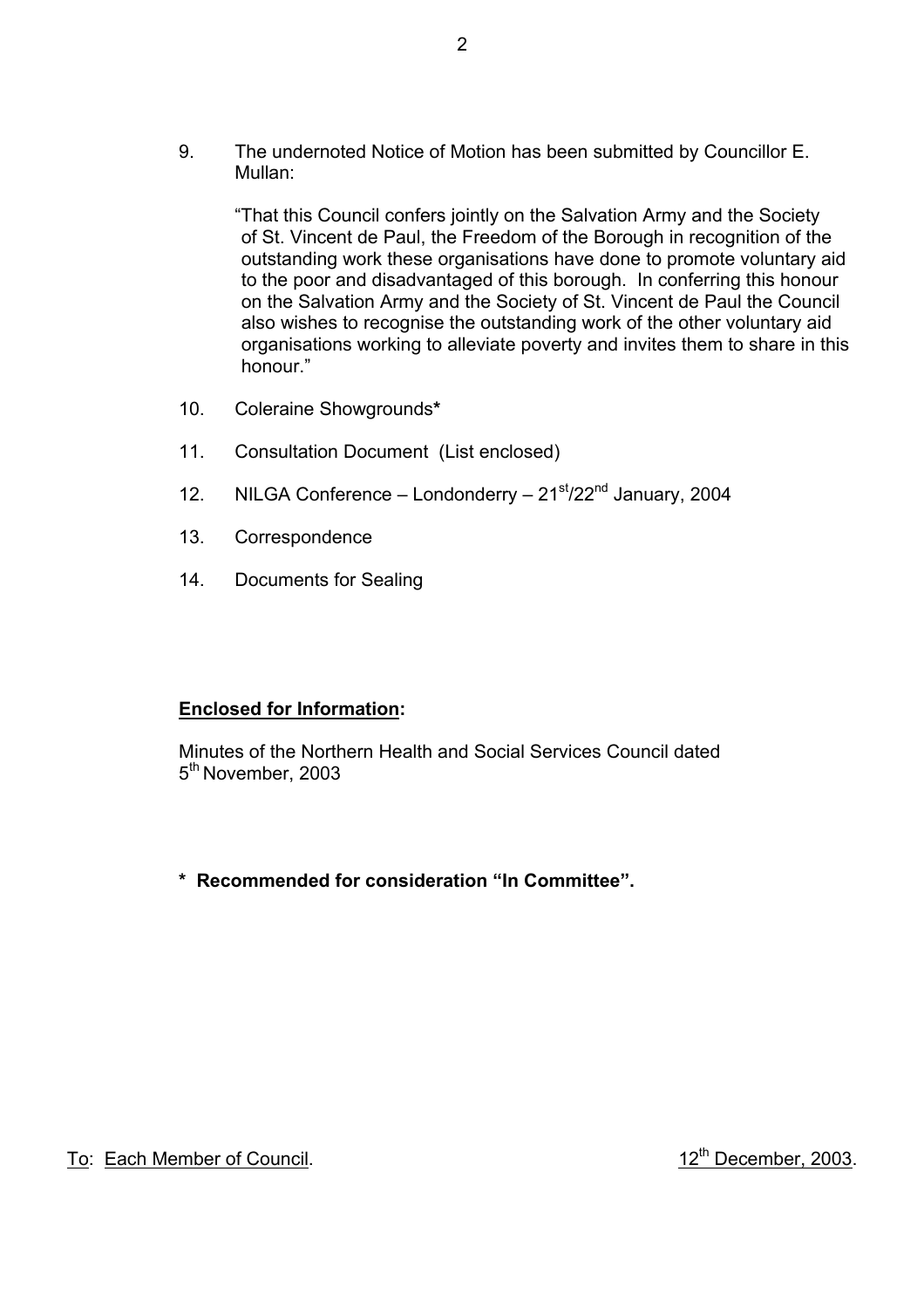#### **COLERAINE BOROUGH COUNCIL**

 Minutes of proceedings of Coleraine Borough Council held in the Council Chamber, Cloonavin on Tuesday, 25<sup>th</sup> November, 2003 at 7.30 p.m.

**Convened:** As per Notice attached

**Present:** The Mayor, Councillor R. D. Stewart, in the Chair

 The Deputy Mayor, Councillor E. M. Mullan  $($  ltems  $5.1 - 10.1)$ 

#### **Aldermen**

E. T. Black (Mrs.) B. Leonard (Item 10.1) W. J. McClure W. T. Creelman

#### **Councillors**

C. S. Alexander (Ms.) E. A. Johnston (Mrs.) D. D. Barbour W. A. King O. M. Church (Mrs.) D. McClarty T. J. Deans R. A. McPherson E. P. Fielding (Mrs.) A. McQuillan N. F. Hillis W. J. Watt

**Officers in**

 **Attendance:** Town Clerk and Chief Executive, Director of Corporate Services, Director of Leisure Services, Director of Technical Services, Director of Environmental Health, Acting Director of Environmental Health, Principal Administrative Officer, Finance Officer and Administrative Assistant

**Apology:** Councillor McLaughlin

## **1.0 CHAIRMANíS WELCOME**

The Chairman and Councillors welcomed the Director of Environmental Health to his final meeting of Council before his retirement.

#### **2.0 MINUTES**

The Minutes of the Council Meeting of 28<sup>th</sup> October, 2003 were confirmed and signed.

#### **3.0 COMMITTEE REPORTS**

| 3.1           | Leisure and Environment<br>Committee | The Chairman, Councillor Deans, moved the<br>adoption of the Leisure and Environment<br>Committee Report; this was duly seconded by<br>Councillor McQuillan and agreed. |
|---------------|--------------------------------------|-------------------------------------------------------------------------------------------------------------------------------------------------------------------------|
| $3.2^{\circ}$ | <b>Planning Committee</b>            | The Chairman, Councillor Watt, moved the<br>adoption of the Planning Committee Report; this<br>was duly seconded by Councillor King and<br>agreed.                      |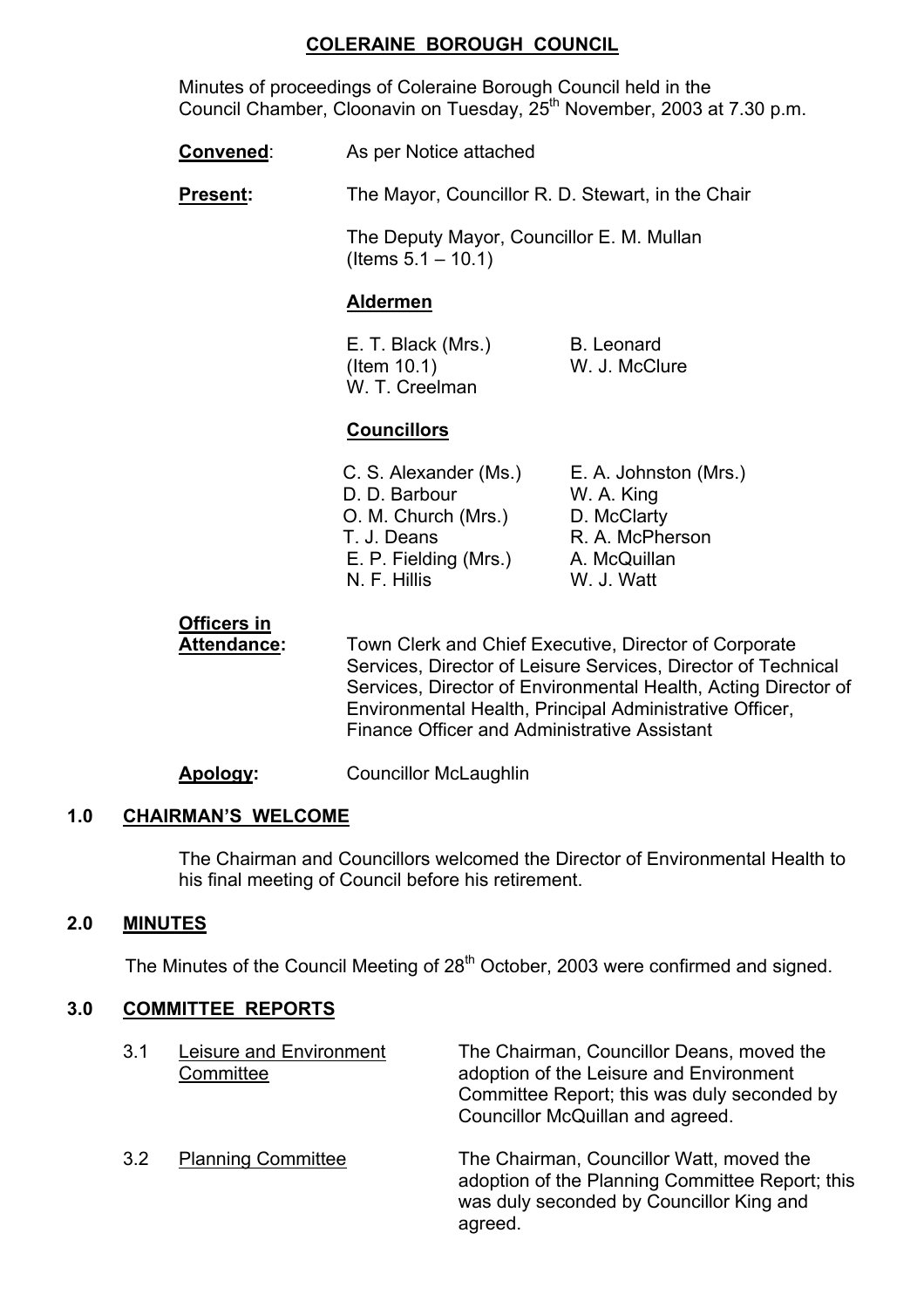3.3 Policy and Development The Chairman, Councillor Mrs. Johnston, Committee moved the adoption of the Policy and Development Committee Report; this was duly seconded by Councillor McClarty.

Matters arising:

| 3.3.1 Apology - Councillor | Noted that Councillor Barbour had offered an               |
|----------------------------|------------------------------------------------------------|
| <b>Barbour</b>             | apology for the meeting held on 18 <sup>th</sup> November, |
|                            | 2003.                                                      |

The Committee Report was, therefore, adopted subject to this amendment.

## **4.0 TECHNICAL SERVICES REPORT**

The report of the Director of Technical Services was considered (previously supplied).

Matters Arising:

| 4.1 | <b>Civic Amenity Sites Licensing</b>       | Consideration was given to information, as<br>contained in the report, on The Waste<br><b>Management Licensing Regulations (Northern</b> )<br>Ireland) 2003 and the implications for licensing<br>of civic amenity sites in the Borough.                                 |
|-----|--------------------------------------------|--------------------------------------------------------------------------------------------------------------------------------------------------------------------------------------------------------------------------------------------------------------------------|
|     |                                            | It was recommended that a Resolution in<br>compliance with Article 13 of the Pollution and<br>Local Government (N.I.) Order 1978 be adopted<br>for each of the following sites:                                                                                          |
|     |                                            | Loughanhill Industrial Estate, Coleraine<br>1.<br>2.<br>Causeway Street, Portrush<br>3.<br><b>Roselick Road, Portstewart</b><br>4.<br>Limavady Road, Garvagh<br>5.<br>Lisnagrot Road, Kilrea<br>6.<br><b>Freehall Road, Castlerock</b><br>7.<br>Car Park, Portballintrae |
|     |                                            | Members noted that Craigahulliar Landfill Site<br>already operated under a Resolution.                                                                                                                                                                                   |
|     |                                            | It was, therefore, proposed by Councillor Watt,<br>seconded by Councillor Barbour and agreed:                                                                                                                                                                            |
|     |                                            | That Council adopt the recommendation<br>of the Director of Technical Services, as<br>outlined.                                                                                                                                                                          |
| 4.2 | Landfill Site - Craigmore Road,<br>Garvagh | Consideration was given to the report of the<br>Appeal Panel on the revocation of the disposal<br>licence for this site (previously supplied) and the<br>contents noted.                                                                                                 |
| 4.3 | <b>Waste Disposal Charges</b>              | Members noted information on waste disposal<br>charges, as contained in the report and it was<br>proposed by Councillor Watt, seconded by<br>Councillor McClarty and agreed:                                                                                             |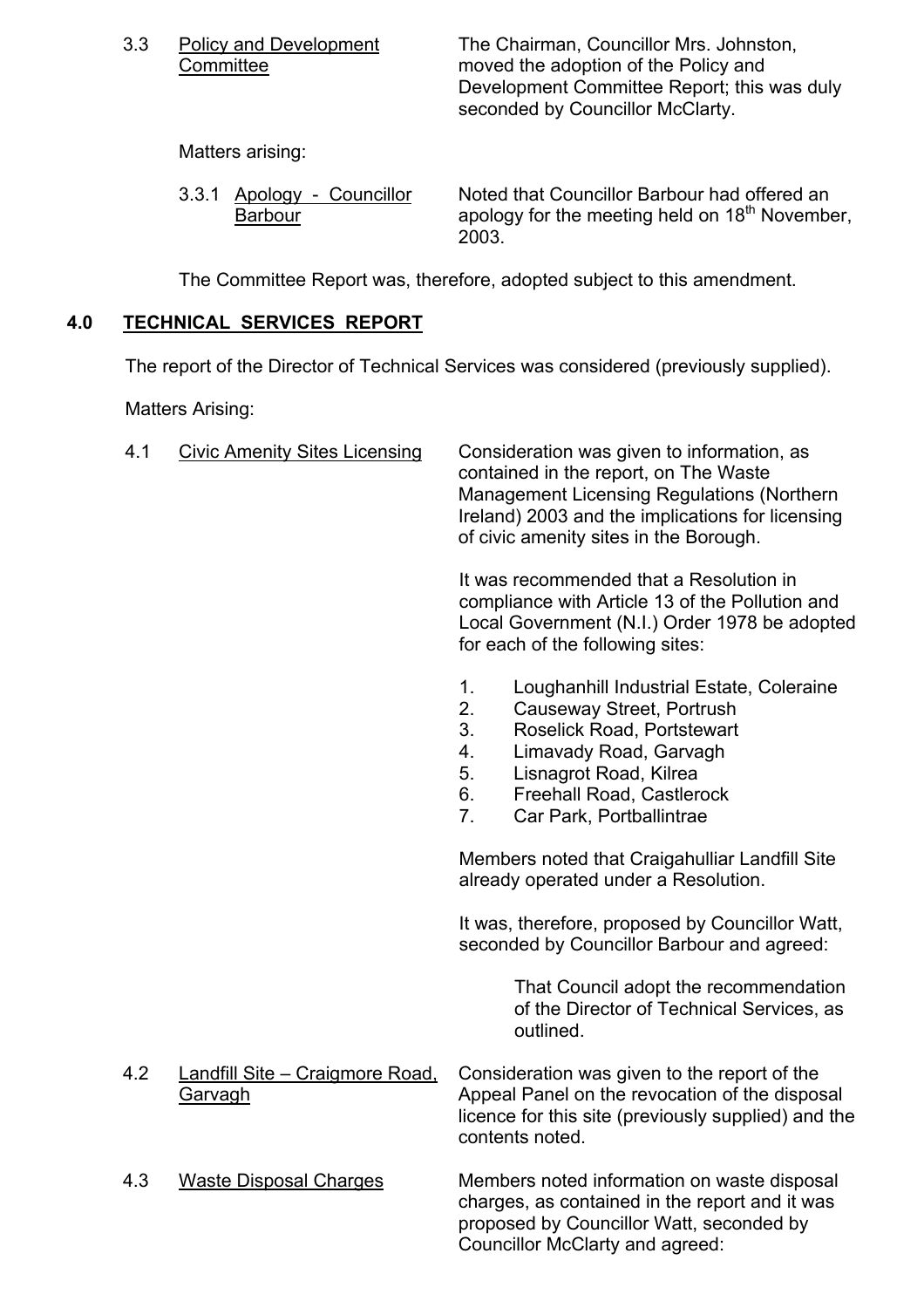That Council approve the following increased charges:

 Basic charge - £32.00 per tonne subject to review during the forthcoming year

 Commercial waste deposited by companies from outside the Borough £44.00 per tonne (plus landfill tax).

|                  | Trade Waste Charges for 2004/05: |
|------------------|----------------------------------|
| 120L Bin         | £ 1.00                           |
| 240L Bin         | £ 1.50                           |
| 360L Bin         | $-$ £ 2.10                       |
| 660L Bin         | £ 4.00                           |
| <b>1100L Bin</b> | £ 7.20                           |
| Bags (each)      | £ 0.73                           |
| Tape (30m)       | £37.00                           |

## **5.0 LETTER FROM PLANNING SERVICE RE THE MAJOR PLANNING APPLICATION FOR WEST BAY, PORTRUSH**

 Consideration was given to the letter from the Planning Service (previously supplied) in response to Council's letter to Angela Smith MP, Minister for the Environment.

Discussion ensued during which it was proposed by Councillor Ms. Alexander and seconded by Alderman Leonard:

 That Council again write to the Minister to ask for a proper, independent inquiry into the procedures followed by the Planning Service in relation to this planning application.

 On being put to the meeting, the proposal was carried with nine votes for and seven votes against. A letter would, therefore, be sent to the Minister.

#### **6.0 NORTHERN HEALTH AND SOCIAL SERVICES COUNCIL**

Members noted information as contained in the Minutes of the meeting held on Wednesday 8<sup>th</sup> October, 2003 (previously supplied).

## **7.0 SCANCENTRE**

Read letter from Scancentre, Ireland's first independent MRI scanning suite, inviting Council to visit the suite.

Agreed that a date be arranged for such a visit in January 2004.

#### **8.0 DOCUMENTS TABLED**

(a) Minutes of the North-Eastern Education and Library Board dated  $30<sup>th</sup>$  September, 2003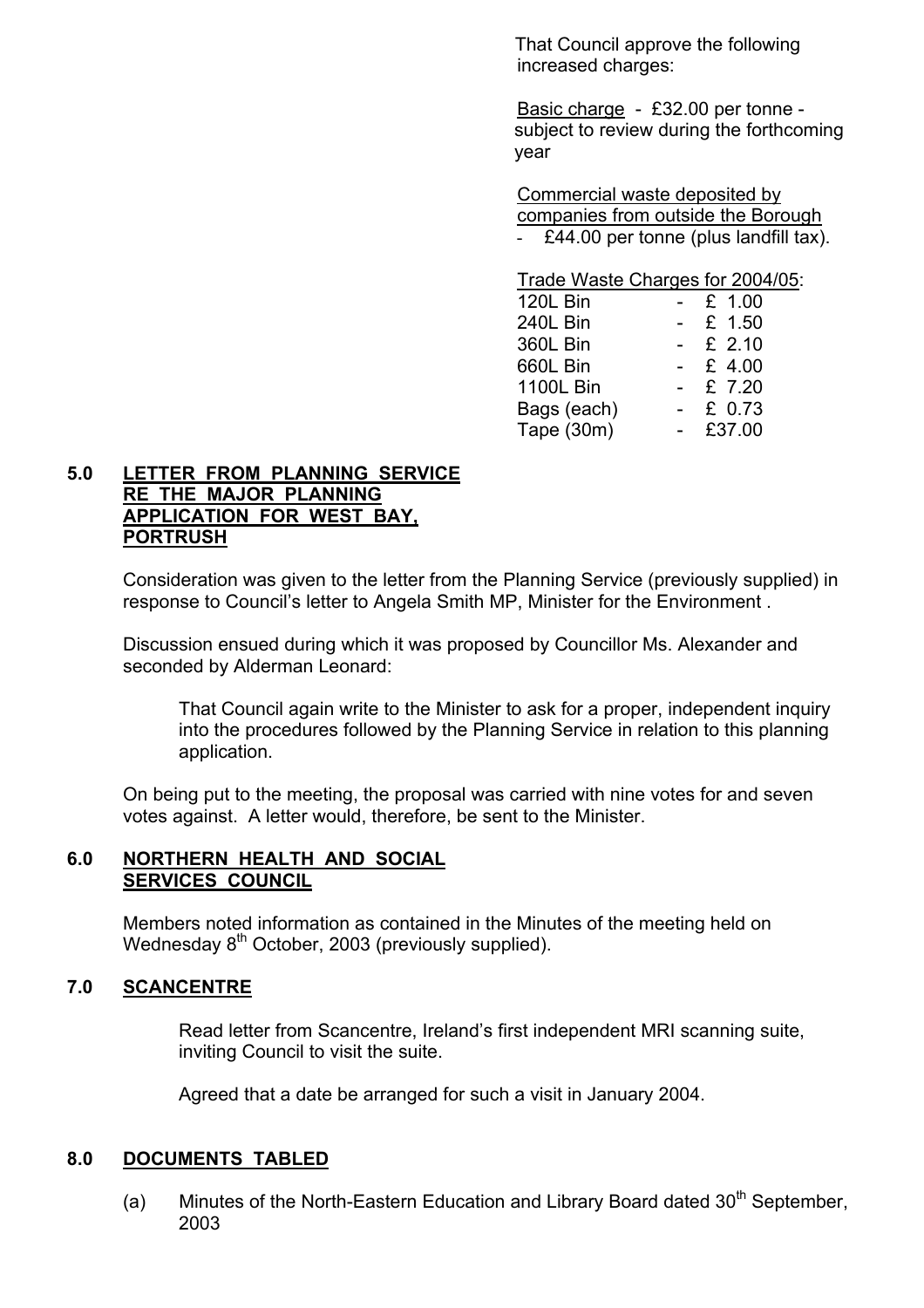- (b) Northern Ireland Fire Brigade Annual Report and Statement of Accounts 2002/2003
- (c) The Architectural Heritage Fund Annual Review 2002-03
- (d) PBNI Annual Report 2002-2003
- (e) Community Fund Annual Report 2002
- (f) Northern Ireland Ombudsman Annual Report 2002-2003
- (g) NILGOSC Annual Report 2002/3
- (h) Northern Health and Social Services Board Annual Report 2002/2003

### **9.0 DOCUMENTS FOR SEALING**

Resolved:

That the following documents be sealed:

Cemetery Titles

| <b>Cemetery Titles</b> | Grant of Right of Burial – Deeds     |
|------------------------|--------------------------------------|
|                        | Register Nos. 2939 – 2942 inclusive: |

| Agherton    | - |
|-------------|---|
| Ballywillan |   |
| Coleraine   | ີ |
| Kilrea      | - |
| Portstewart | - |

 Advance Deeds Register Nos.  $0066 - 0068$  inclusive:

| Agherton           | n                        |
|--------------------|--------------------------|
| <b>Ballywillan</b> |                          |
| Coleraine          | $\overline{\phantom{0}}$ |
| Portstewart        | $\overline{\phantom{0}}$ |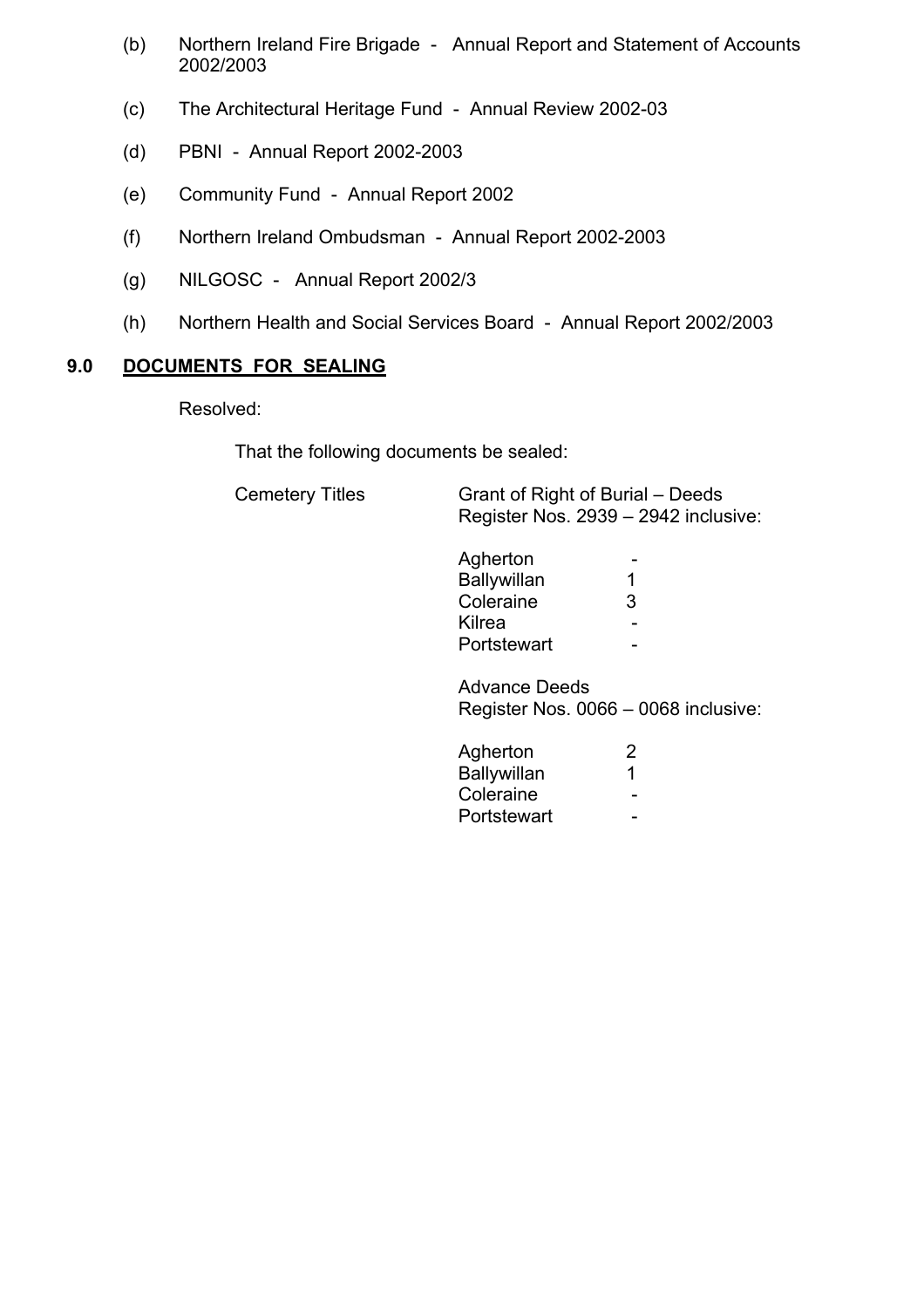#### **LEISURE AND ENVIRONMENT COMMITTEE**

## **2nd December, 2003.**

**Present:** Councillor T. J. Deans, in the Chair

#### **Aldermen**

| P. E. A. Armitage (Mrs.) | W. T. Creelman    |
|--------------------------|-------------------|
| (Items 1.4 – 11.1)       | <b>B.</b> Leonard |
| E. T. Black (Mrs.)       | W. J. McClure     |

#### **Councillors**

D. D. Barbour W. A. King O. M. Church (Mrs.) D. McClarty  $J. J. Dallat$  (Items  $3.0 - 11.1$ )  $($ ltems  $1.2 - 11.1)$  G. L. McLaughlin E. P. Fielding (Mrs.) R. A. McPherson N. F. Hillis W. J. Watt

C. S. Alexander (Ms.) E. A. Johnston (Mrs.)

# **Officers in**

 **Attendance:** Town Clerk and Chief Executive, Director of Technical Services, Director of Leisure Services, Acting Director of Environmental Health, Senior Building Control Officer (Items 1.0 - 1.5), Leisure Services Officer (Facilities), Leisure Services Officer (Services) and Administrative **Assistant** 

 **Apologies:** The Mayor and Deputy Mayor, Councillors Bradley and **McQuillan** 

#### **1.0 TECHNICAL SERVICES REPORT**

The report of the Director of Technical Services was considered (previously supplied).

Matters arising:

1.1 Tenders for Waste Transfer Following public advertisement, nine tenders Station at Craigahulliar had been received for the development of a waste transfer station at Craigahulliar Landfill Site, Ballymacrea Road, Portrush.

The works included:

- site preparation
- erection of a portal frame building 30m x 15m
- placement of two concrete hardstandings
- associated earthworks and site drainage

The tenders were as follows: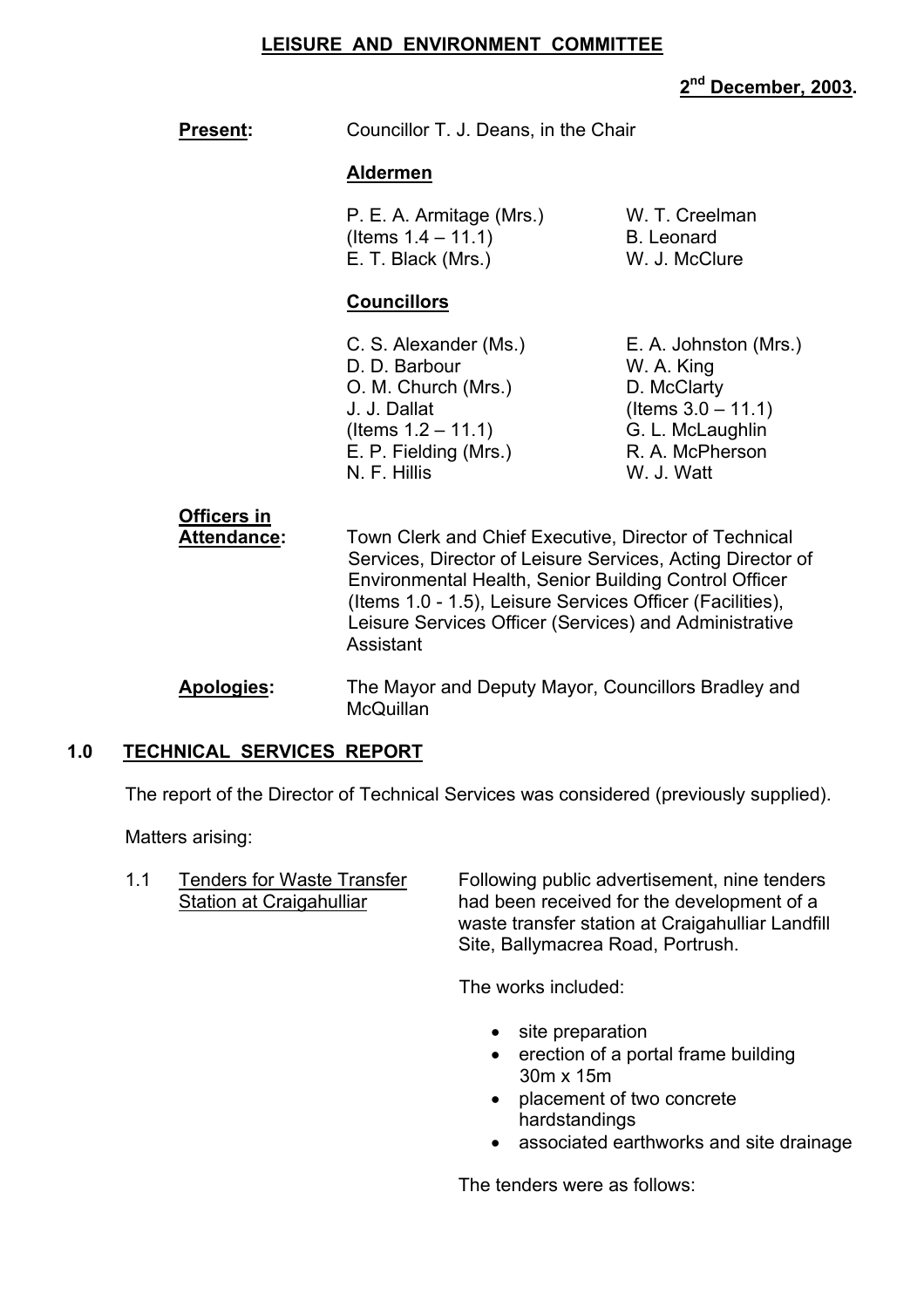| <b>Contractor</b>                                     | <b>Tender Total</b><br>£ |
|-------------------------------------------------------|--------------------------|
| William & Henry Alexander<br>(Civil Engineering) Ltd. | 156,004.00               |
| McFadden Ltd.                                         | 159,671.60               |
| Harte & Eakin (Contractors)<br>N.I. Ltd.              | 207,044.45               |
| P. & A. Turner & Sons                                 | 207,181.45               |
| <b>JEMM Construction Ltd.</b>                         | 209,746.69               |
| JPM Contracts Ltd.                                    | 218,829.00               |
| Heron Bros. Ltd.                                      | 219,962.25               |
|                                                       |                          |

Two contractors did not provide all the information required and, therefore, were not considered to be bona-fide tenders:

| <b>Contractor</b>       | <b>Tender Total</b> |  |
|-------------------------|---------------------|--|
|                         |                     |  |
| <b>PRH Construction</b> | 205,000.00          |  |
| Patton Group            | 216,110.10          |  |

Council is, therefore, recommended to accept the lowest tender from William & Henry Alexander (Civil Engineering) Ltd. in the sum of £156,004.00.

#### 1.2 Entertainments Licences

| 1.2.1 Rainey's Bar, | An application for the grant of an            |
|---------------------|-----------------------------------------------|
| 22/24 Maghera       | Entertainments Licence had been received from |
| Street, Kilrea      | Mr. R. Rainey, 22/24 Maghera Street, Kilrea.  |

Recommended:

That Council grant an Entertainments Licence subject to inspection and compliance with Fire Authority and any other licensing requirements.

1.2.2 Kelly Memorial Hall, An application for the grant of an<br>Victoria Street. Portrush Entertainments Licence had been Entertainments Licence had been received from Mr. H. Hartin, 8 Glenvale Crescent, Portrush.

Recommended:

 That Council grant an Entertainments Licence subject to inspection and compliance with Fire Authority and any other licensing requirements.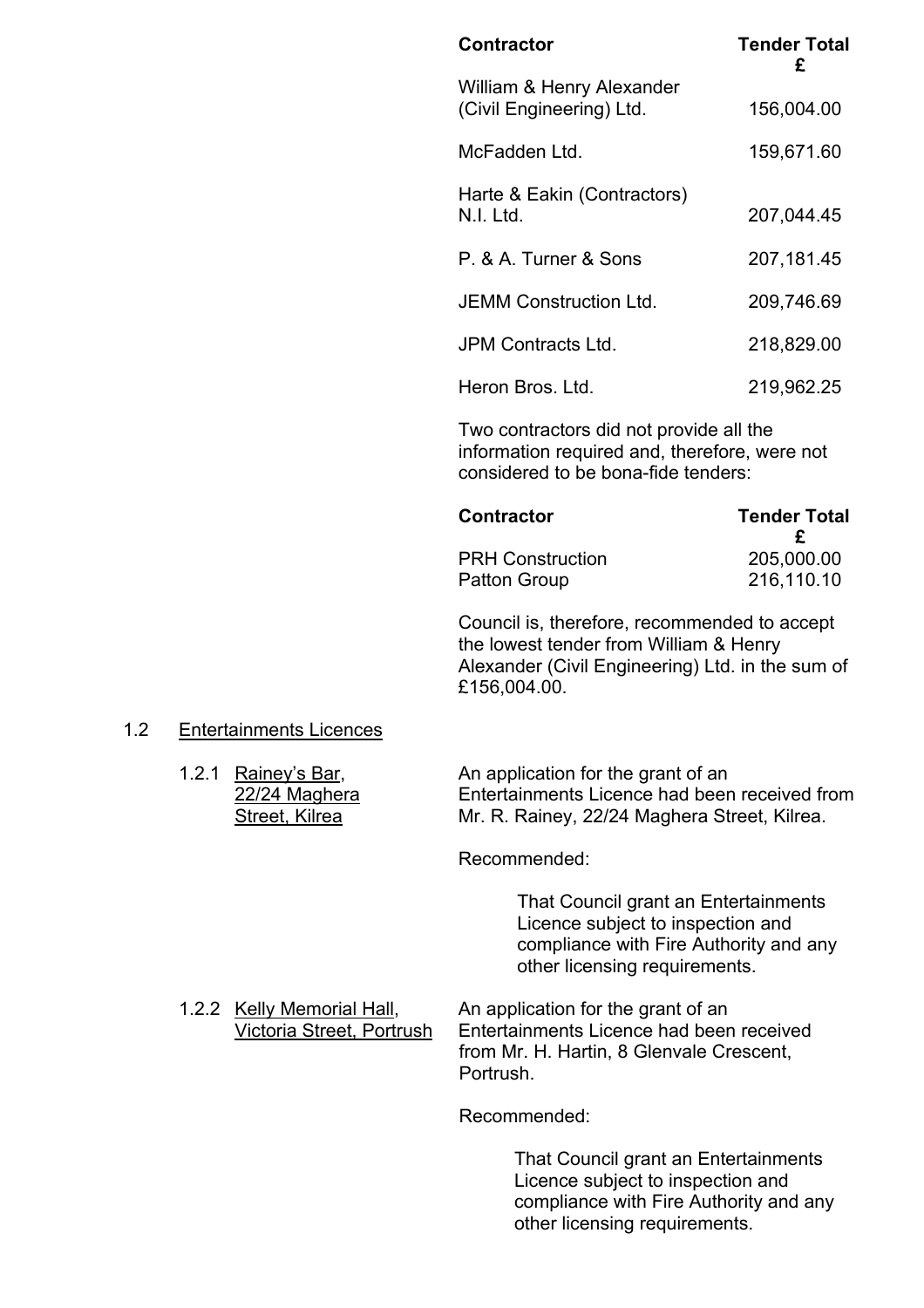|     | 1.2.3<br><b>The York, 2 Station</b><br>Road, Portstewart | An application for the grant of an<br>Entertainments Licence with special conditions,<br>as detailed in the report, had been received<br>from Mr. H. Pollock, 2 Station Road,<br>Portstewart.                                                          |
|-----|----------------------------------------------------------|--------------------------------------------------------------------------------------------------------------------------------------------------------------------------------------------------------------------------------------------------------|
|     |                                                          | Recommended:                                                                                                                                                                                                                                           |
|     |                                                          | That Council grant an Entertainments<br>Licence incorporating the special<br>conditions previously included.                                                                                                                                           |
|     | 1.2.4 Ramparts Bar,<br>21 Park Street,<br>Coleraine      | An application had been received for variation of<br>an Entertainments Licence to remove special<br>condition No. 3:                                                                                                                                   |
|     |                                                          | "The licensee shall ensure that persons entering<br>and leaving the premises after 2300 hours shall<br>do so by door that faces onto the North<br>Rampart."                                                                                            |
|     |                                                          | Recommended:                                                                                                                                                                                                                                           |
|     |                                                          | That Council decline to remove this<br>condition from the licence; however a<br>final decision would be deferred to the<br>Council Meeting on 16 <sup>th</sup> December, 2003<br>when the applicants would have the<br>opportunity to address Council. |
| 1.3 | <b>Building Control</b>                                  |                                                                                                                                                                                                                                                        |
|     | <b>Applications</b><br>1.3.1                             | Approval had been given for eighty-eight<br>applications.                                                                                                                                                                                              |
| 1.4 | <b>Recycling Bins</b>                                    | Members noted information, as detailed in the<br>report, regarding the blue bins' scheme.                                                                                                                                                              |
|     |                                                          | The Director of Technical Services responded<br>to a number of questions regarding recycling<br>issues.                                                                                                                                                |
| 1.5 | <b>Environment Officer</b>                               | It was agreed that the Environment Officer give<br>a presentation to a future meeting regarding<br>current projects.                                                                                                                                   |

## **2.0 LEISURE SERVICES REPORT**

The report of the Director of Leisure Services was considered (previously supplied).

Matters arising:

2.1 Blocking of Alleged Public Members noted information, as detailed in the Right of Way – Sacred Hill, report, regarding the blocking by the erection of  $\frac{Right\ of\ Way - Sacred\ Hill}{Path\ original}$  report, regarding the blocking by the erection of padlocked gates of an alleged public right of padlocked gates of an alleged public right of way at Sacred Hill, Portstewart.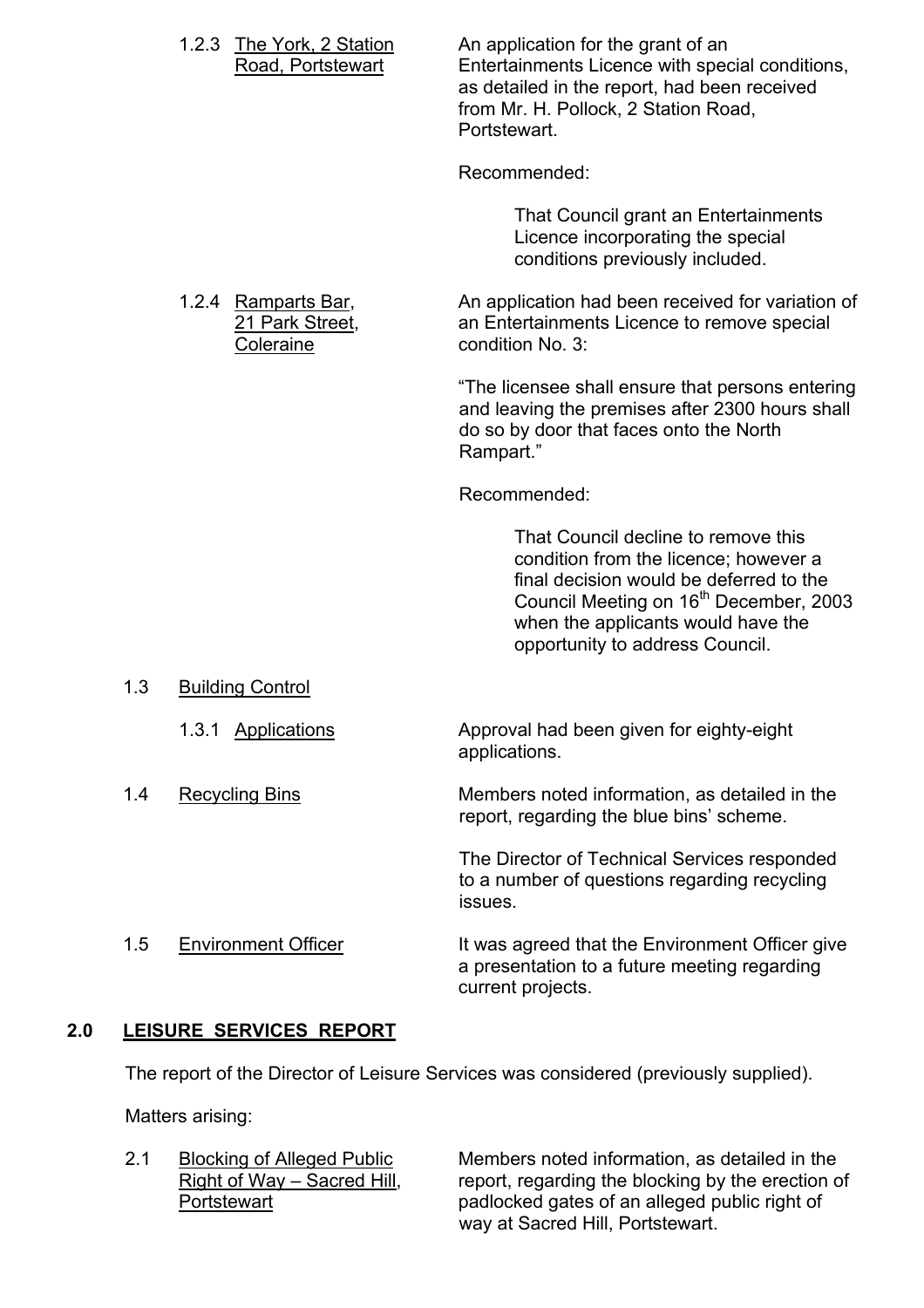|     |                            |                                                                                    | A twenty-one day public consultation would be<br>carried out in early January 2004. These<br>results, together with Council's legal adviser's<br>opinion, would be considered at the March<br>meeting of Committee.                                                           |
|-----|----------------------------|------------------------------------------------------------------------------------|-------------------------------------------------------------------------------------------------------------------------------------------------------------------------------------------------------------------------------------------------------------------------------|
| 2.2 | <b>Lower Bann Cycleway</b> |                                                                                    | Council is recommended to agree to a request<br>from Roads Service to acquire a small strip of<br>Council land running parallel with the<br>Newbridge Road at Windyhall, Coleraine. The<br>acquisition was required as part of the<br>development of the Lower Bann Cycleway. |
| 2.3 | <b>Coleraine Museum</b>    |                                                                                    | Council is recommended to agree, subject to<br>the appropriate insurance being in place, to a<br>request from Donegal County Museum to<br>borrow two items from Council's collection viz:                                                                                     |
|     |                            |                                                                                    | 1. The Wright Illuminated Address Book;<br>2. The Folio of John Vinycombe Book Plates.                                                                                                                                                                                        |
|     |                            |                                                                                    | The Museum would be hosting an Illumination<br>Exhibition from $23^{\text{rd}}$ February $-7^{\text{th}}$ May, 2004.                                                                                                                                                          |
| 2.4 | For Information            | Members noted information, as contained in the<br>report, on the following topics: |                                                                                                                                                                                                                                                                               |
|     |                            | (a)                                                                                | Coleraine Museum - Exhibition -<br><b>Coleraine Town Hall</b>                                                                                                                                                                                                                 |
|     |                            | (b)                                                                                | Opening hours over Christmas period -<br>Coleraine Leisure Centre, Waterworld                                                                                                                                                                                                 |
|     |                            | (c)                                                                                | (Ten Pin Bowling) and Dunluce Centre<br>Winter Activity Programme - Coleraine<br>Leisure Centre                                                                                                                                                                               |

 $(d)$  Flowerfield Arts Centre – Open Evening in January 2004

## **3.0 ENVIRONMENTAL HEALTH REPORT**

 The report of the Acting Director of Environmental Health was considered (previously supplied).

Matters arising:

 3.1 Consultation Paper and The Department for Social Development Equality Impact Assessment has issued a consultation paper seeking views<br>Proposal for Control of on proposed legislation to help manage and on proposed legislation to help manage and Unauthorised Encampments control unauthorised encampments.

> A full discussion ensued on this topic. Council is recommended to support the response paper (previously supplied) prepared by the Local Government Partnership on Traveller Issues.

It was further recommended that Council stress that the success of this legislation, from both an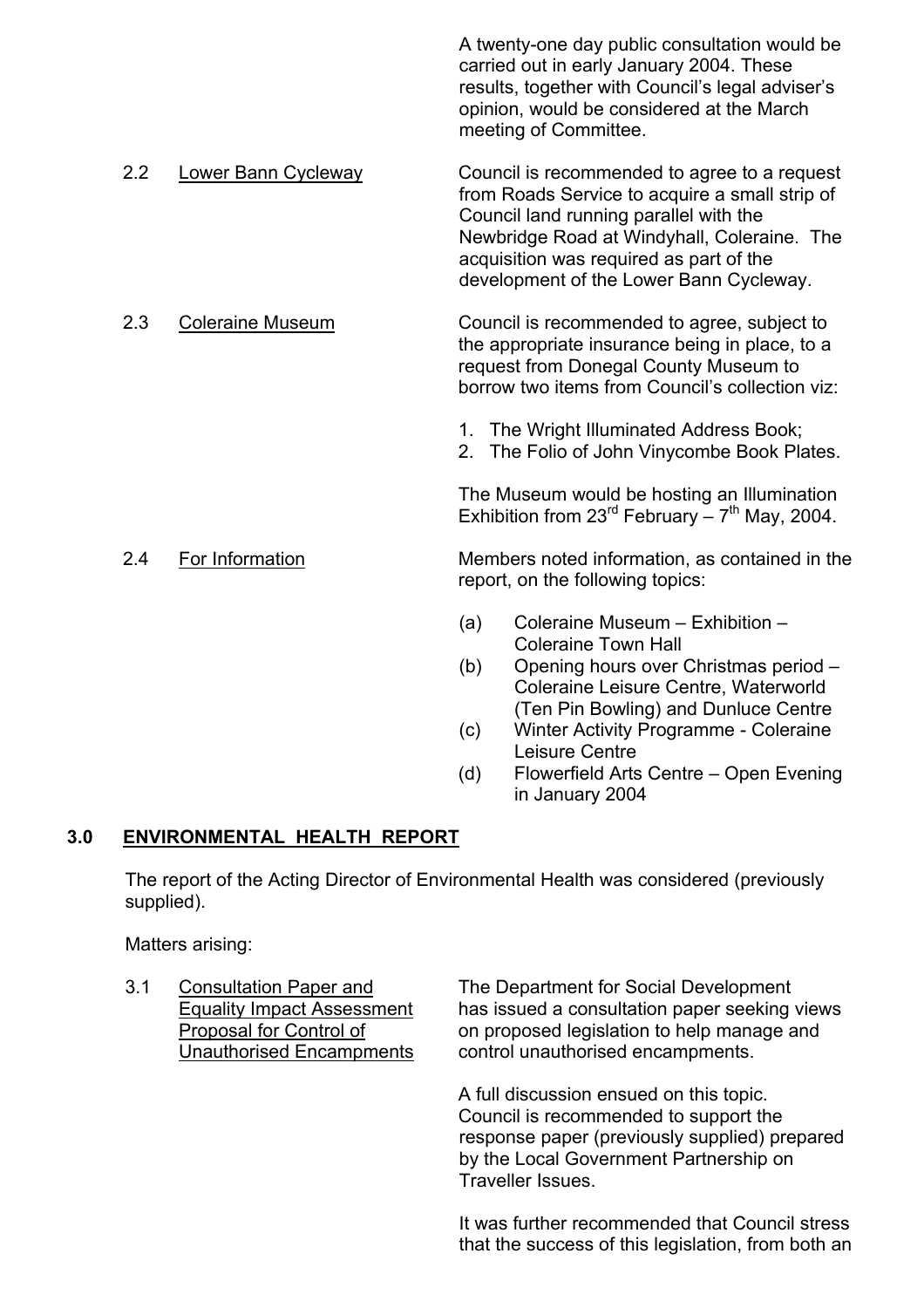operational and equality viewpoint, would be entirely dependent upon a holisitic approach to the issue of travellers and other campers. In particular adequate transient accommodation must be provided by the NIHE for travellers.

3.2 Food Safety – "Christmas Members noted information, as detailed in the Leftovers" report, regarding a Food Safety Campaign – ìChristmas Leftoversî.

## **4.0 EREAKING THE BARRIERS'- CONFERENCE**

Reported that Disability Action would be holding a conference entitled 'Breaking the Barriers' in Belfast  $-4^{th}$  – 5<sup>th</sup> February, 2004.

Any member interested in attending the conference was requested to notify the Principal Administrative Officer as soon as possible.

## **5.0 WATER SERVICE - 2003/2006 CAPITAL WORKS PROGRAMME**

Agreed that representatives from Water Service present the 2003/2006 Capital Works Programme at the January meeting of Committee. This meeting would commence at  $7.00$  p.m. on  $6<sup>th</sup>$  January, 2004.

## **6.0 WORKING GROUP - DRUGS ISSUES**

It was agreed that Aldermen Mrs. Armitage, McClure, Councillors Ms. Alexander, Barbour, Dallat and Mrs. Johnston form a working group to progress Council's campaign dealing with drugs issues.

#### **7.0 BUS SHELTER - GATESIDE**

Reference was made to the need for the provision of a bus shelter at Gateside. The Director of Technical Services agreed to investigate this matter.

## **8.0 MAYOR**

 It was agreed that a get well message be forwarded to the Mayor following his recent illness.

## **9.0 COUNCILLORS - E-MAILS**

 Reference was made to difficulties involving e-mails forwarded to members at the Civic Headquarters recently.

It was agreed that this matter be investigated with the IT Officer.

#### **10.0 RECYCLING OF CHRISTMAS TREES**

 Reference was made to the recycling of Christmas trees following the festive period.

 The Director of Technical Services reported that the provision of this facility as previously was currently being considered.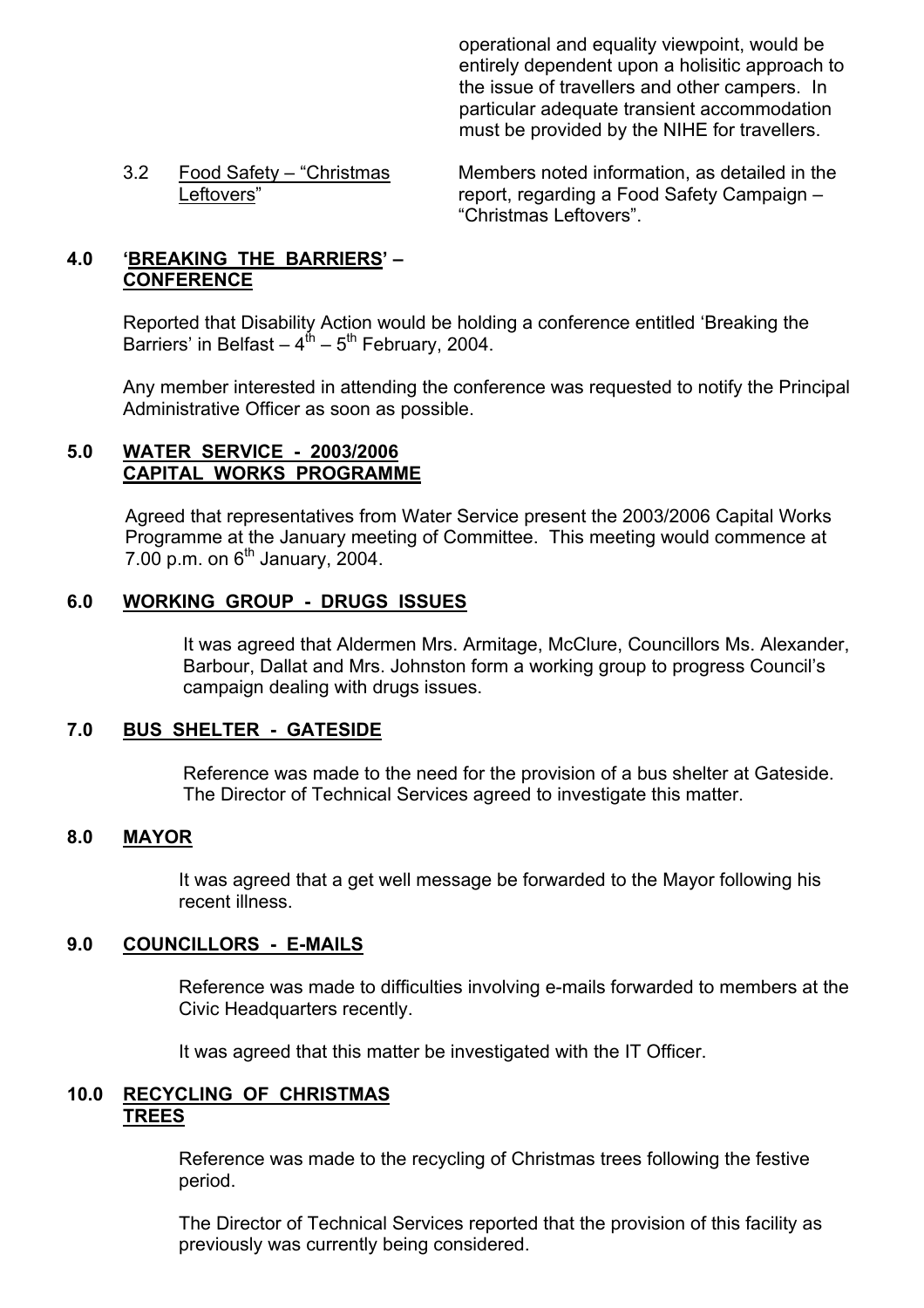#### **NORTH WEST '200' SUB-COMMITTEE**

**4th December, 2003.** 

**Present:** The Mayor, Councillor R. D. Stewart

#### **Alderman**

P. E. A. Armitage (Mrs.)

#### **Councillors**

N. F. Hillis W. J. Watt

 **Represent atives from Coleraine and District Motor Club:** Mr. E. Johnston, Race Secretary and Mr. M. Whyte, Clerk of the Course

## **Represent-**

 **ative from P.S.N.I.:** Sergeant N. Monteith

#### **Officers in**

 **Attendance:** Director of Leisure Services, Acting Director of Environmental Health, Principal Administrative Officer, Enforcement Officer, Services Manager and Administrative Assistant

 **Apologies:** The Deputy Mayor, Councillor Ms. Alexander and Inspector A. Lemon

#### **1.0 ELECTION OF CHAIRMAN**

It was proposed by Alderman Mrs. Armitage, seconded by Councillor Hillis and agreed:

That The Mayor be elected Chairman for the ensuing year.

#### **2.0 DATE OF NORTH WEST '200' - 2004**

Mr. Whyte reported that the North West '200' would be held on  $15<sup>th</sup>$  May, 2004 with practices on the evenings of 11<sup>th</sup> and 13<sup>th</sup> May, 2004.

#### **3.0 OFFICIAL CAMPSITE**

Reported that the campsite at Islandtasserty Road would be used as previously. It was noted that this would be the second year of the three year agreement with the landowner.

 Discussions were taking place regarding imposing a one way system for part of the Islandtasserty Road and the possibility of installing a number of passing bays.

 The Income and Expenditure Account for the North West '200' - Camp Finances 2003 was now available and would be circulated to members of the Sub-Committee.

Noted.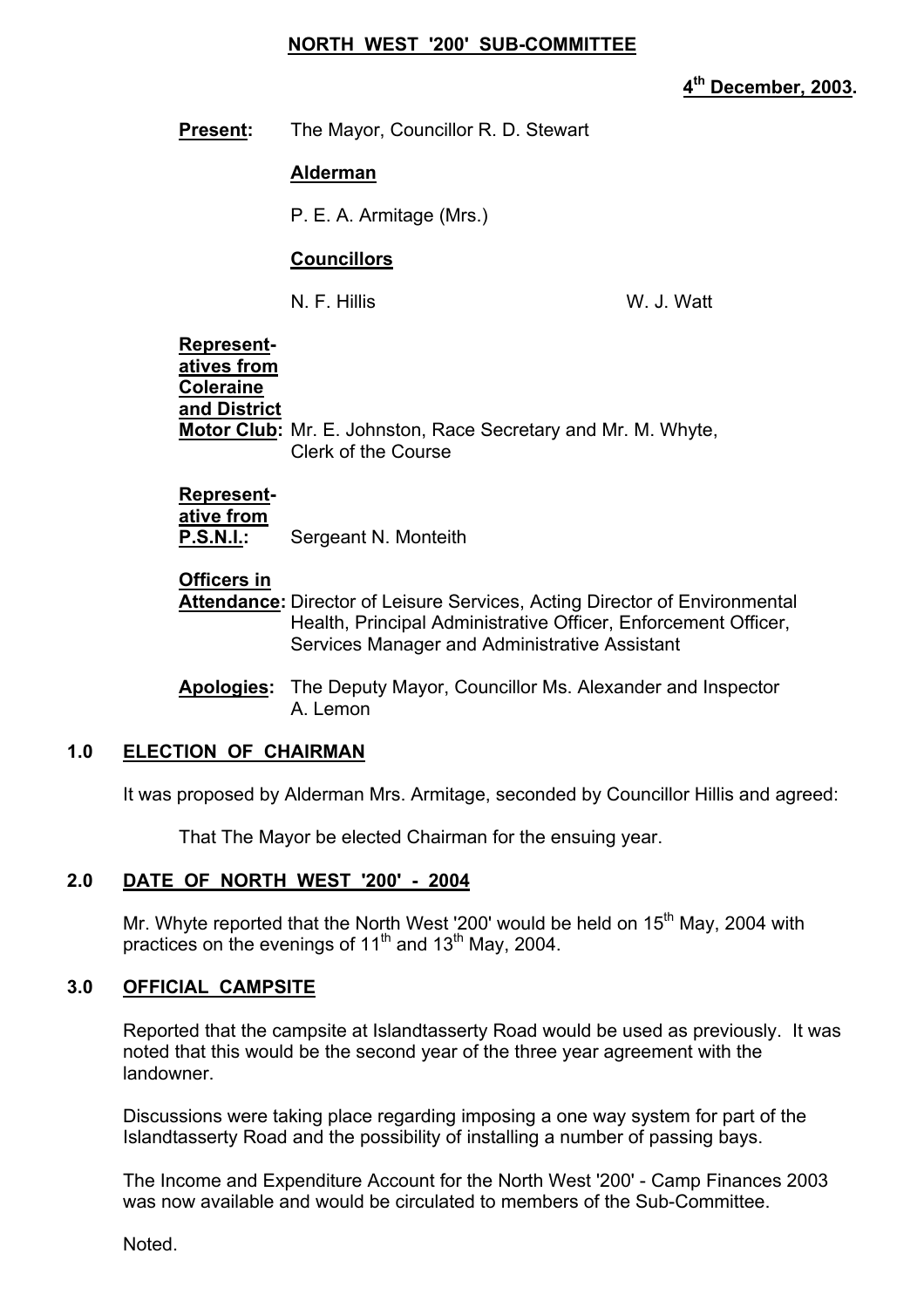## **4.0 STREET TRADING**

 Following discussion it was recommended that the same arrangements as in 2003 be applied for the issue of temporary Street Trading Licences with the exception of the Glenmanus Road/Glenvale Crescent area as outlined below:

 Ring Road/Atlantic Road/Cromore Road areas Coleraine - No restrictions Mill Road area Portstewart - No restrictions Central Avenue/Portmore Road areas Portstewart - No restrictions Glenmanus Road/Glenvale Crescent areas Portrush - 2 vehicles (1x ice-cream vehicle and 1x hot food vehicle) Eglinton Street area Portrush - 4 vehicles

#### **5.0 EVENTS PROGRAMME**

 The Director of Leisure Services advised members of the variety of events that would be staged during the week of the North West '200'.

 Sergeant Monteith asked if an event could be arranged for the evening of the Race between 6.30 p.m. and 7.30 p.m. in order to try to alleviate the traffic congestion. The Director of Leisure Services would investigate the possibility of incorporating another event.

## **6.0 OPERATIONAL ISSUES**

Recommended:

That Council provide the following, as in previous years:

- (a) Stewards for Council lands It was noted that consideration would be given to some of these resources being re-allocated from the peninsula area of Portrush to lands along the coast;
- (b) Signage;
- (c) Distribution of leaflets.
- 6.1 Council Lands Recommended:

 That Council make available the following lands:

- (1) Ballyreagh Road Pits Area; Field adjacent to McLaughlins Hotel; Parcels of land at Ballyreagh Golf Course/Pitch and Putt; Blackhill
- (2) Land at Metropole, Portrush
- (3) Car Parks, Portrush West Bay; Glen Road; Fire Station

**7.0 TRAINS**

Reference was made to the previous problems relating to alcohol on trains.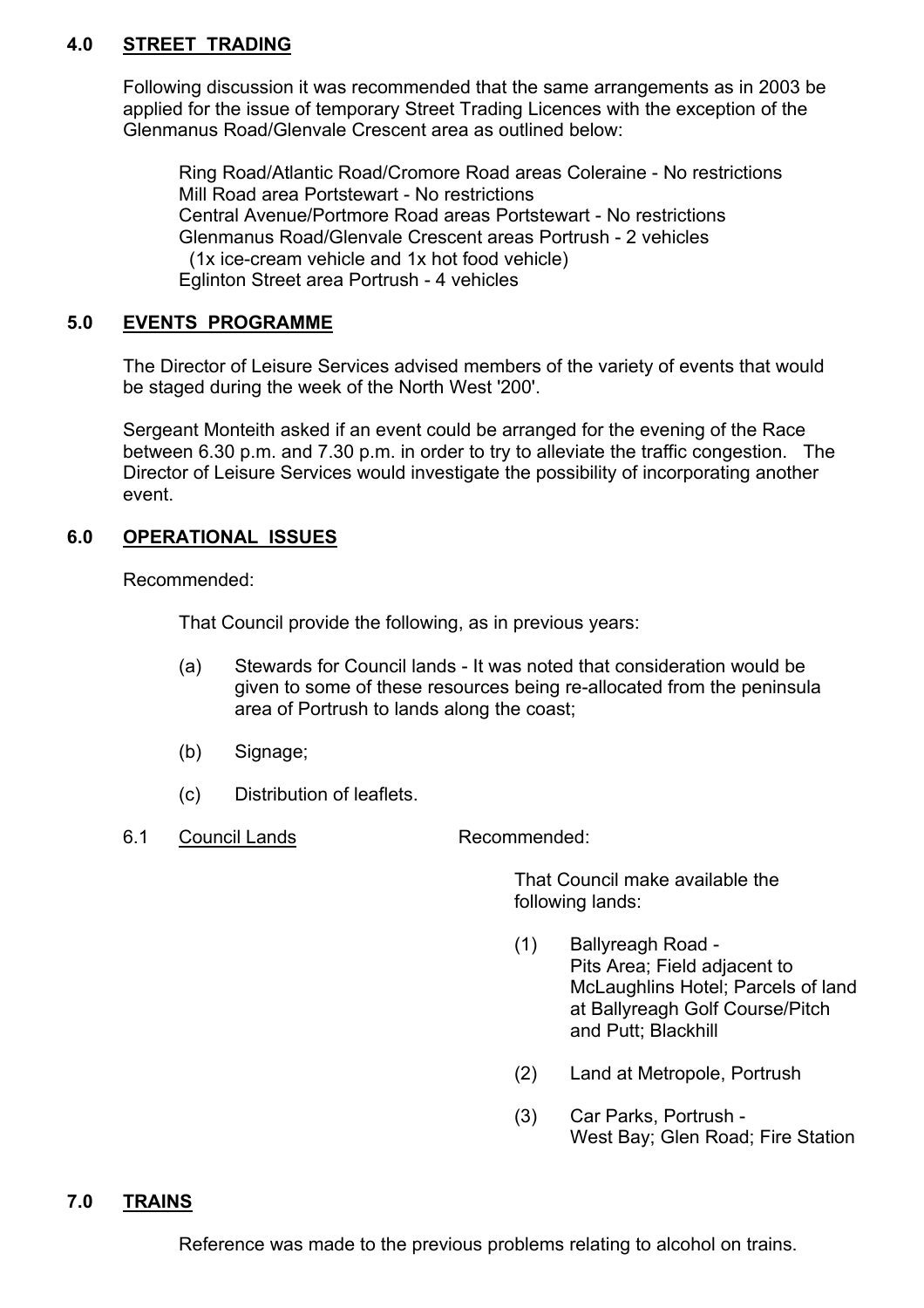Concern was expressed that PSNI resources would not be available on trains or at train stations to assist Translink in the enforcement of their bye-laws.

Following discussion it was agreed:

 That Council write to the District Commander expressing concern and request that adequate PSNI resources be made available on trains and at the various train stations as in previous years.

#### **8.0 PRESS CONFERENCE**

 Mr. Whyte advised that the first Press Conference would take place at The Waterfront Hall, Belfast on 20<sup>th</sup> January, 2004. Invitations would be circulated for this event.

#### **9.0 PADDOCK - TRADERS**

 It was noted that the traders would be situated at one location at the paddock. Caravans and motorhomes would be moved into the field at the back of the paddock.

#### **10.0 OFFICE**

 It was noted that an office for the North West '200' had been set up at the Kennedy Complex, Sandel Village, Coleraine for administration purposes.

#### **11.0 GRANDSTAND**

 Mr. Whyte advised members that a purpose built grandstand with certification would be erected at the pits area to replace the existing one.

Noted.

#### **12.0 LETTERS OF THANKS**

| Mr. R. Berne<br>12.1   | It was noted that The Mayor had received a<br>letter of thanks from Mr. R. Berne, Hopefield<br>Road, Portrush for the way in which the<br>parking problem at Hopefield Road had been<br>dealt with at last year's North West '200'.        |
|------------------------|--------------------------------------------------------------------------------------------------------------------------------------------------------------------------------------------------------------------------------------------|
| 12.2 Mr. G. Montgomery | It was agreed that a letter of appreciation be.<br>forwarded to Mr. G. Montgomery from the<br>North West '200' Sub-Committee thanking him<br>for all his hard work and help during the years<br>he was involved with the North West '200'. |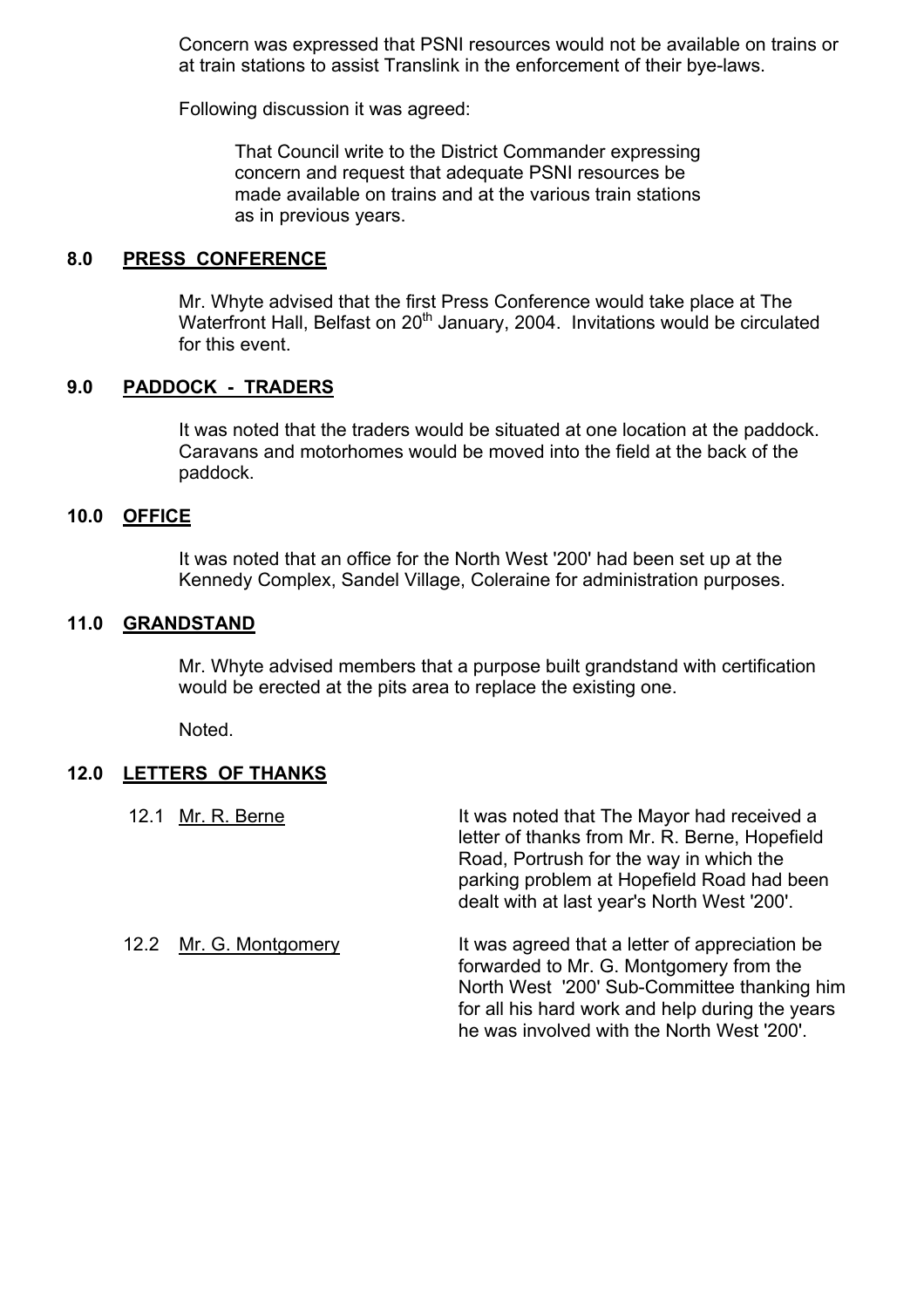#### **PLANNING COMMITTEE**

# **9th December, 2003.**

|                                          |                                                                                                                                                                                                                                    | <u>, becember</u>                                                                                                                                       |
|------------------------------------------|------------------------------------------------------------------------------------------------------------------------------------------------------------------------------------------------------------------------------------|---------------------------------------------------------------------------------------------------------------------------------------------------------|
| <b>Present:</b>                          | Councillor W. J. Watt in the Chair<br>The Mayor, Councillor R. D. Stewart<br>The Deputy Mayor, Councillor E. M. Mullan<br>(Items 3.5 - 11.0)                                                                                       |                                                                                                                                                         |
|                                          |                                                                                                                                                                                                                                    |                                                                                                                                                         |
|                                          |                                                                                                                                                                                                                                    |                                                                                                                                                         |
|                                          | <b>Aldermen</b>                                                                                                                                                                                                                    |                                                                                                                                                         |
|                                          | P. E. A. Armitage (Mrs.)<br>(Items 3.5 - 11.0)<br>E. T. Black (Mrs.)<br>(Items 2.0 - 11.0)                                                                                                                                         | W. T. Creelman<br>W. J. McClure                                                                                                                         |
|                                          | <b>Councillors</b>                                                                                                                                                                                                                 |                                                                                                                                                         |
|                                          | C. S. Alexander (Ms.)<br>J. M. Bradley<br>$($ ltems 4.0 - 11.0)<br>O. M. Church (Mrs.)<br>J. J. Dallat<br>$($ ltems 3.2 - 11.0)<br>T. J. Deans<br>(Items $1.0 - 4.1$ )<br>E. P. Fielding (Mrs.)                                    | N. F. Hillis<br>E. A. Johnston (Mrs.)<br>D. McClarty<br>(Items 1.0 - 3.16)<br>G. L. McLaughlin<br>R. A. McPherson<br>A. McQuillan<br>(Items 3.1 - 11.0) |
| <u>Also in</u><br><b>Attendance:</b>     | Representatives from the Planning Service -<br>Mr. E. Lynch and Mr. P. Duffy<br>Mr. P. Fleming - BDP Planning (Items 1.0 - 2.0)<br>Principal Administrative Officer, Administrative<br><b>Officer and Administrative Assistant</b> |                                                                                                                                                         |
| <b>Officers in</b><br><b>Attendance:</b> |                                                                                                                                                                                                                                    |                                                                                                                                                         |
| Apologies:                               | <b>Councillors Barbour and King</b>                                                                                                                                                                                                |                                                                                                                                                         |
|                                          |                                                                                                                                                                                                                                    |                                                                                                                                                         |

#### **1.0 MODERNISING PLANNING PROCESSES - CONSULTATION PAPER ON THE REVIEW OF THE USE CLASSES ORDER**

 Mr. P. Fleming from BDP Planning addressed Committee on the Draft Response Paper (previously supplied) relating to Modernising Planning Processes - Consultation Paper on the Review of The Use Classes Order.

Following discussion it was proposed by Councillor McClarty, seconded by Councillor Mrs. Johnston and agreed:

That the Council's response be based on the BDP Response Paper with the additional comments identified by members being incorporated.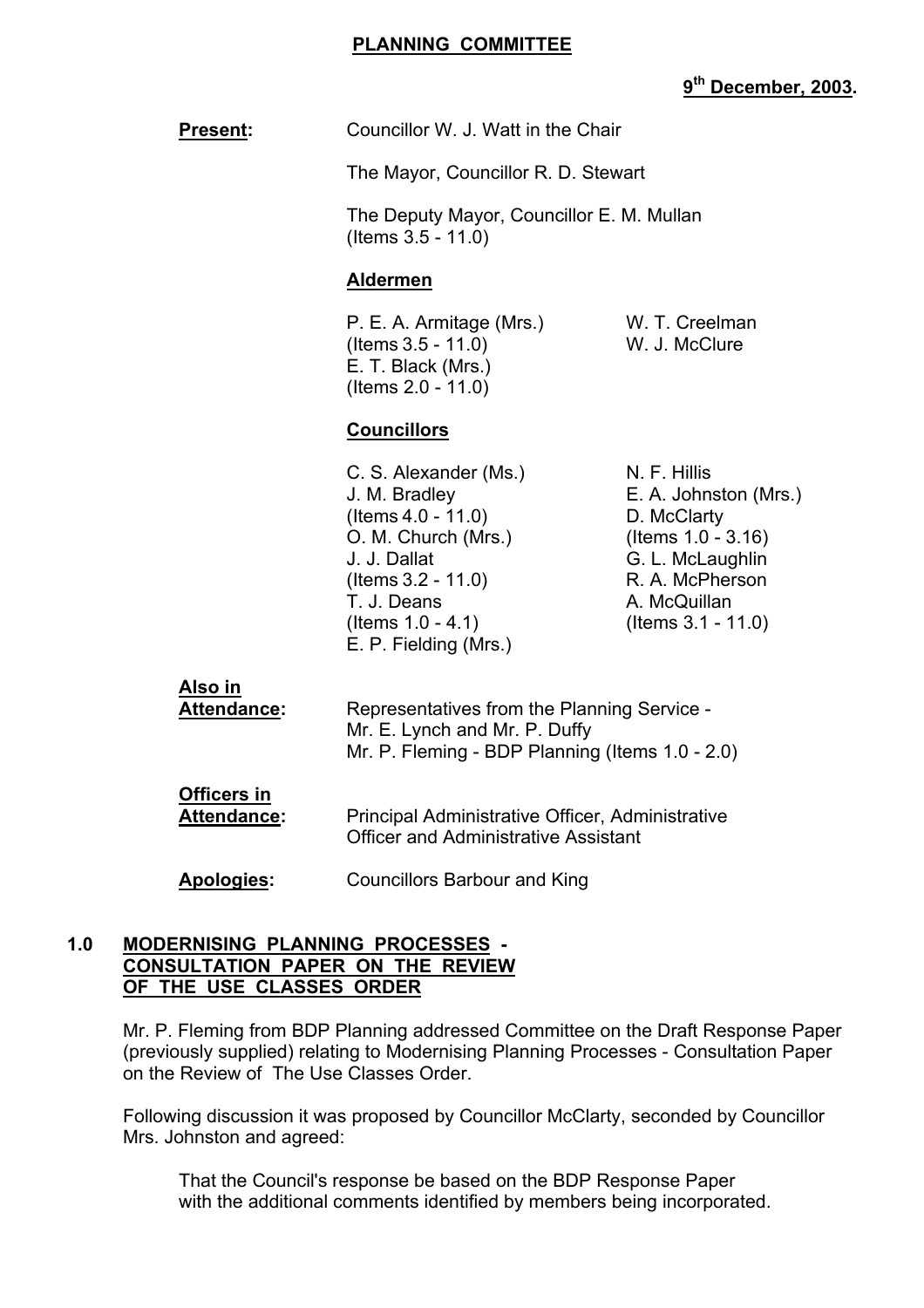## **2.0 BDP PLANNING**

2.1 Application No. C/2003/0093/O Demolition of existing parochial house and garage and erection of 6 no. apartments at 4a Heathmount, Portstewart for O'Kane & Devine

Consideration was given to BDP Planning's Report relating to this application (previously supplied).

BDP Planning's view was that referral of this application to the Planning Management Board could be justified on the grounds of cumulative impact.

Following discussion it was proposed by Councillor Ms. Alexander and seconded by Councillor Deans:

> That the application be referred to the Planning Management Board with an opinion to refuse.

On being put to the Meeting the proposal was carried, eleven members voting in favour and no one voting against.

## **3.0 PLANNING APPLICATIONS**

A list of one hundred and four applications was considered (previously supplied).

## **Applications Deferred from Previous Meeting**

- 3.1 Application No. D1 C/2003/0242/F Erection of 6 no. apartments and associated site works at 1 Ramore Avenue, Portrush for S. & T. Clarke
- 3.2 Application No. D2 C/2003/0441/O Site for two-storey dwelling and garage adjacent to 45a Greenhill Road, Garvagh, Coleraine for Mr. and Mrs. A. Abernethy
- 3.3 Application No. D3 C/2003/0543/O Site for replacement dwelling at 23 Drumeil Road, Aghadowey, Coleraine for Mr. B. McAfee
- 3.4 Application No. D4 C/2003/0684/F Erection of one-and-a-half storey dwelling with integral garage (amendment to previously approved

The opinion of the Planning Service was to approve.

Amended plans had been received and it was agreed that the application be approved.

The opinion of the Planning Service was to approve.

It was agreed that the application be approved.

The opinion of the Planning Service was to refuse.

The application had now been withdrawn.

The opinion of the Planning Service was to refuse.

It was agreed that the application be deferred for two weeks to facilitate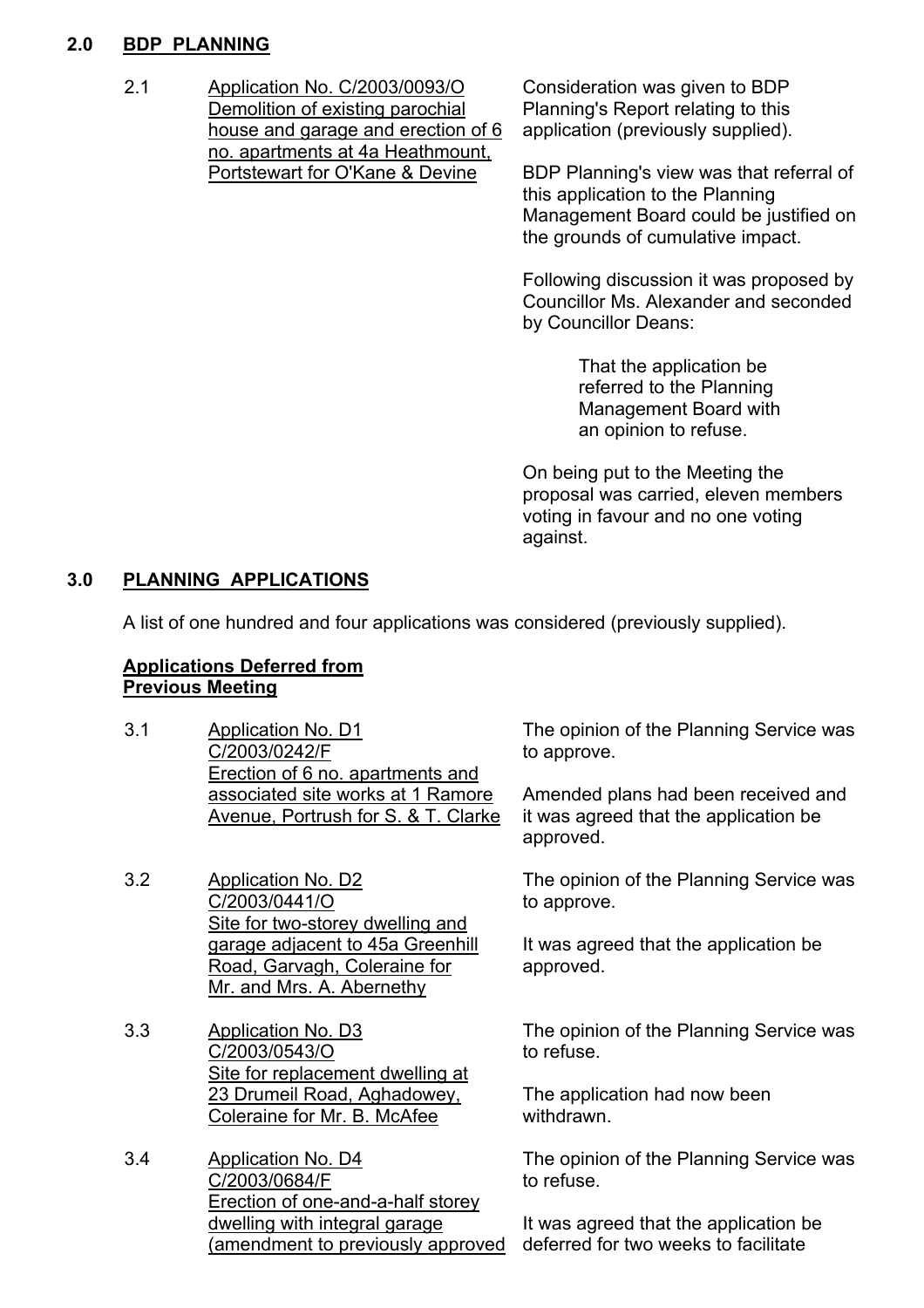application reference C/2002/0933/F) at Priestland Road, Bushmills for Mr. D. Menary

- 3.5 Application No. D5 C/2003/0706/F Proposed extension to existing filling station to provide store and 2 no retail units (off licence and video shop) with car parking adjacent to and including 173 Coleraine Road, Portstewart for Mr. J. Morgan
- 3.6 Application No. D6 C/2003/0783/O Proposed dwelling at Hillside Road, Garvagh for Mr. S. Mullan

3.7 Application No. D7 C/2003/0802/O Site for dwelling and garage 170m south-east of 42 Lisnamuck Road, Aghadowey for Mr. M. Black

further discussions with the applicant.

The opinion of the Planning Service was to approve.

It was agreed that the application be deferred for one month to facilitate an office meeting with the applicant. It was requested that a representative from Environmental Health be in attendance.

The opinion of the Planning Service was to approve.

It was agreed that the application be approved.

The opinion of the Planning Service was to refuse.

It was proposed by Councillor Mrs. Church and seconded by Councillor Dallat:

> That the application be approved.

On being put to the Meeting the proposal was carried, sixteen members voting in favour and no one voting against.

The opinion of the Planning Service was to refuse.

It was agreed that the application be deferred for two weeks to facilitate further discussions with the applicant.

The opinion of the Planning Service was to refuse.

It was proposed by Councillor Dallat, seconded by the Deputy Mayor and unanimously agreed:

> That the application be approved.

The opinion of the Planning Service was to refuse.

3.10 Application No. D10 C/2003/0893/O Site for dwelling and garage at Carrowreagh Road, Garvagh for

It was proposed by Councillor McQuillan

- 3.8 Application No. D8 C/2003/0850/F Change of use from disused agricultural building to furniture spraying business adjacent to 74 Carhill Road, Garvagh for Mr. K. Bradley
- 3.9 Application No. D9 C/2003/0859/O Site for dwelling and detached double garage approximately 80m south-east of 69 Temple Road, Garvagh for Mr. S. McNicholl
-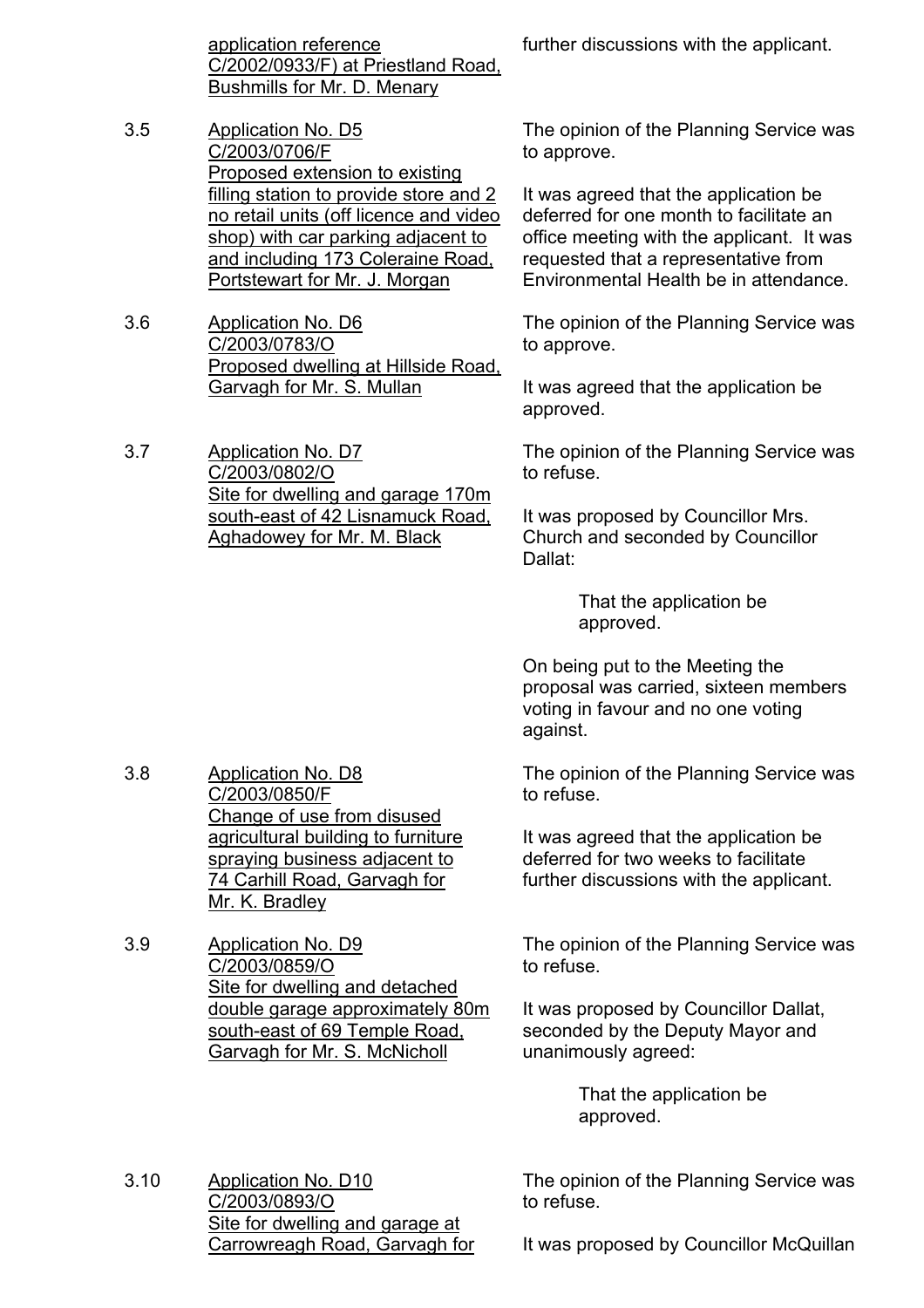Mr. J. McFetridge and seconded by Councillor Mrs. Church:

> That the application be approved.

On being put to the Meeting the proposal was carried, sixteen members voting in favour and no one voting against.

The opinion of the Planning Service was to refuse.

It was agreed that the application be refused.

The opinion of the Planning Service was to refuse.

It was agreed that the application be deferred for two weeks to facilitate further discussions with the Agent.

The opinion of the Planning Service was to refuse.

It was agreed that the application be deferred for one month to facilitate a Council site visit.

The opinion of the Planning Service was to approve.

It was agreed that the application be deferred for one month to facilitate a Council site visit.

The opinion of the Planning Service was to approve.

A copy of the petition from local residents had been previously circulated.

It was agreed that the application be deferred for one month to facilitate a Council site visit.

The opinion of the Planning Service was to refuse.

It was agreed that the application be deferred for one month to facilitate a Council site visit.

3.11 Application No. D11 C/2003/0974/O Site for dwelling and garage 120m south-east of 121 Agivey Road, Kilrea for Mr. F. Quigg

3.12 Application No. D12 C/2003/1002/O Single storey rural cottage at Managher Road, Coleraine for I. Millican

## **NEW APPLICATIONS**

- 3.13 Application No. 4 C/2003/0562/O **Proposed site for dwelling and** garage approximately 90m north of No. 96 Carhill Road, Garvagh for Mr. C. McKeefry
- 3.14 Application No. 5 C/2003/0635/F Hot food bar at 148 Ballycastle Road, Coleraine for Mr. R. Wilson

3.15 Application No. 9 C/2003/0750/F Demolition of existing dwelling and erection of one pair of semidetached dwellings at 11 Ballywillin Road, Portrush for Mr. G. Neill

3.16 Application No. 10 C/2003/0764/O 2 no. two-storey dwellings with detached garages at site of disused mill at Craigmore Road, Blackhill, Coleraine for Mr. S. Millar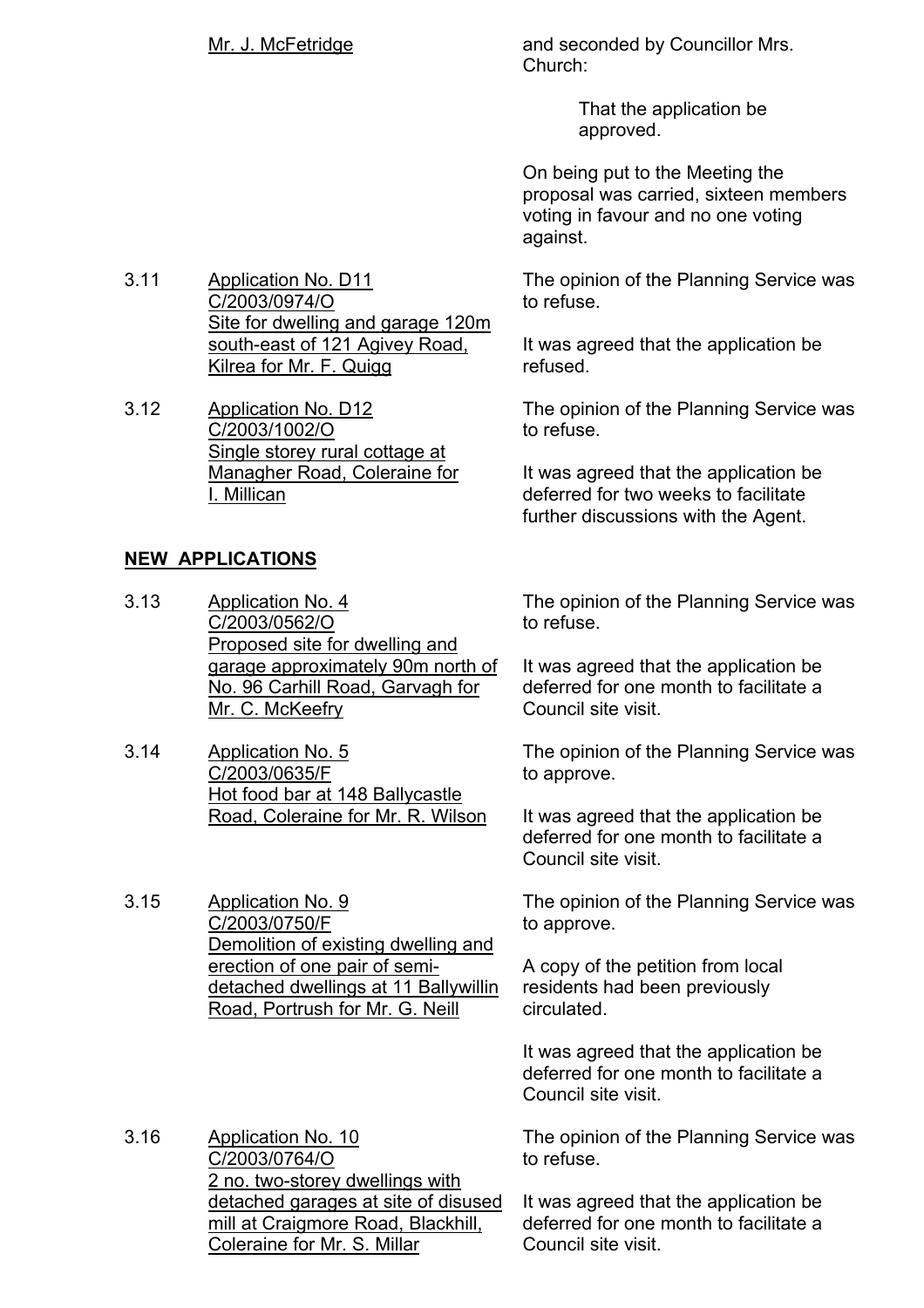- 3.17 Application No. 18 C/2003/0963/O Site for dwelling and garage 180m north-west of No. 60 Liscall Road, Plantation Road, Garvagh for Mr. S. Higgins
- 3.18 Application No. 23 C/2003/1000/F Demolition of existing dwelling and flat and erection of four apartments at 47 Central Avenue, Portstewart for Mr. E. Doherty
- 3.19 Application No. 26 C/2003/1022/O Site for dwelling 360m south-east of 230 Windyhill Road, Coleraine for Dr. and Mrs. Burns
- 3.20 Application No. 27 C/2003/1026/O Site for dwelling adjacent to 10 Boleran Road, Garvagh for Mr. P. Bradley
- 3.21 Application No. 28 C/2003/1031/O Commercial/joinery works/ manufacturing premises and associated car parking approximately 240m south-east of 49 Lisnagrot Road, Kilrea for Gillen
- 3.22 Application No. 40 C/2003/1056/O Site for dwelling 200m north of 10 Gortmacrane Road, Kilrea for S. Kelly
- 3.23 Application No. 41 C/2003/1057/O Site for dwelling and garage 200m north-west of 28 Dullaghy Road, Kilrea for Mrs. E. F. Church
- 3.24 Application No. 42 C/2003/1058/O Site for dwelling and garage 120m south-east of 36 Dullaghy Road,

The opinion of the Planning Service was to refuse.

It was agreed that the application be deferred for one month to facilitate a Council site visit.

The opinion of the Planning Service was to refuse.

It was agreed that the application be deferred for one month to facilitate an office meeting.

The opinion of the Planning Service was to refuse.

It was agreed that the application be deferred for one month to facilitate a Council site visit.

The opinion of the Planning Service was to refuse.

It was agreed that the application be deferred for one month to facilitate a Council site visit.

The opinion of the Planning Service was to refuse.

It was agreed that the application be deferred for one month to facilitate a Council site visit.

The opinion of the Planning Service was to refuse.

It was agreed that the application be deferred for one month to facilitate a Council site visit.

Councillor Mrs. Church declared an interest in this application.

The opinion of the Planning Service was to refuse.

It was agreed that the application be deferred for one month to facilitate a Council site visit.

Councillor Mrs. Church declared an interest in this application.

The opinion of the Planning Service was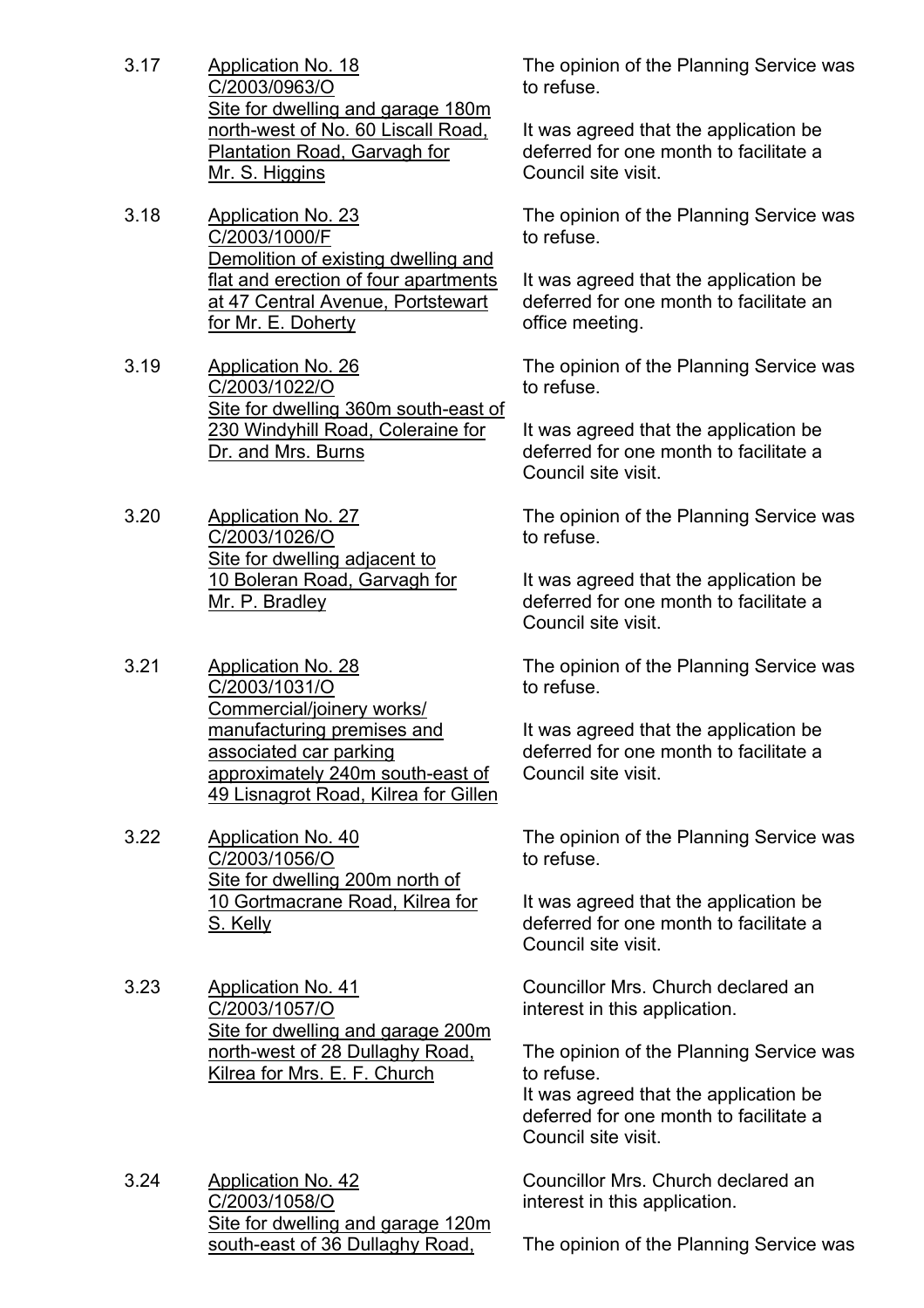It was agreed that the application be deferred for one month to facilitate a Council site visit.

3.25 Application No. 45 C/2003/1068/O Site for dwelling adjacent to 91 Edenbane Road, Garvagh for Mr. R. Armstrong

3.26 Application No. 46 C/2003/1069/O Site for two-storey dwelling and garage adjacent to 23 Movenis Hill, Garvagh for Mr. A. Hutchinson

3.27 Application No. 48 C/2003/1073/F Change of use to hot food outlet at Unit 2, 123 Millburn Road, Coleraine for Winemark

> Application No. 49 C/2003/1074/F The amalgamation of Units 4 and 5 into one retail shop at Unit 4 and 5 Millburn Road, Coleraine for **Winemark**

3.28 Application No. 51 C/2003/1078/O Site for bungalow and garage adjacent to 24 Cullycapple Road, Coleraine for Mrs. N. Mc.Taggart

3.29 Application No. 54 C/2003/1085/O Site for dwelling 300m west of Moneydig/Erganagh Road junction, Kilrea for Mr. C. McCallion

- 3.30 Application No. 55 C/2003/1089/F Proposed dwelling at Priestland Road, Bushmills on the south side of road, approximately 300m southwest of 87 Priestland Road, Bushmills for Mr. F. McLean
- 3.31 Application No. 56 C/2003/1094/O

The opinion of the Planning Service was to refuse.

It was agreed that the application be deferred for one month to facilitate a Council site visit.

The opinion of the Planning Service was to refuse.

It was agreed that the application be deferred for one month to facilitate a Council site visit.

The opinion of the Planning Service was to approve both applications.

It was agreed that the applications be deferred for one month to facilitate Council site visits.

The opinion of the Planning Service was to refuse.

It was agreed that the application be deferred for one month to facilitate a Council site visit.

The opinion of the Planning Service was to refuse.

It was agreed that the application be deferred for one month to facilitate a Council site visit.

The opinion of the Planning Service was to refuse.

It was agreed that the application be deferred for one month to facilitate a Council site visit.

The opinion of the Planning Service was to refuse both applications.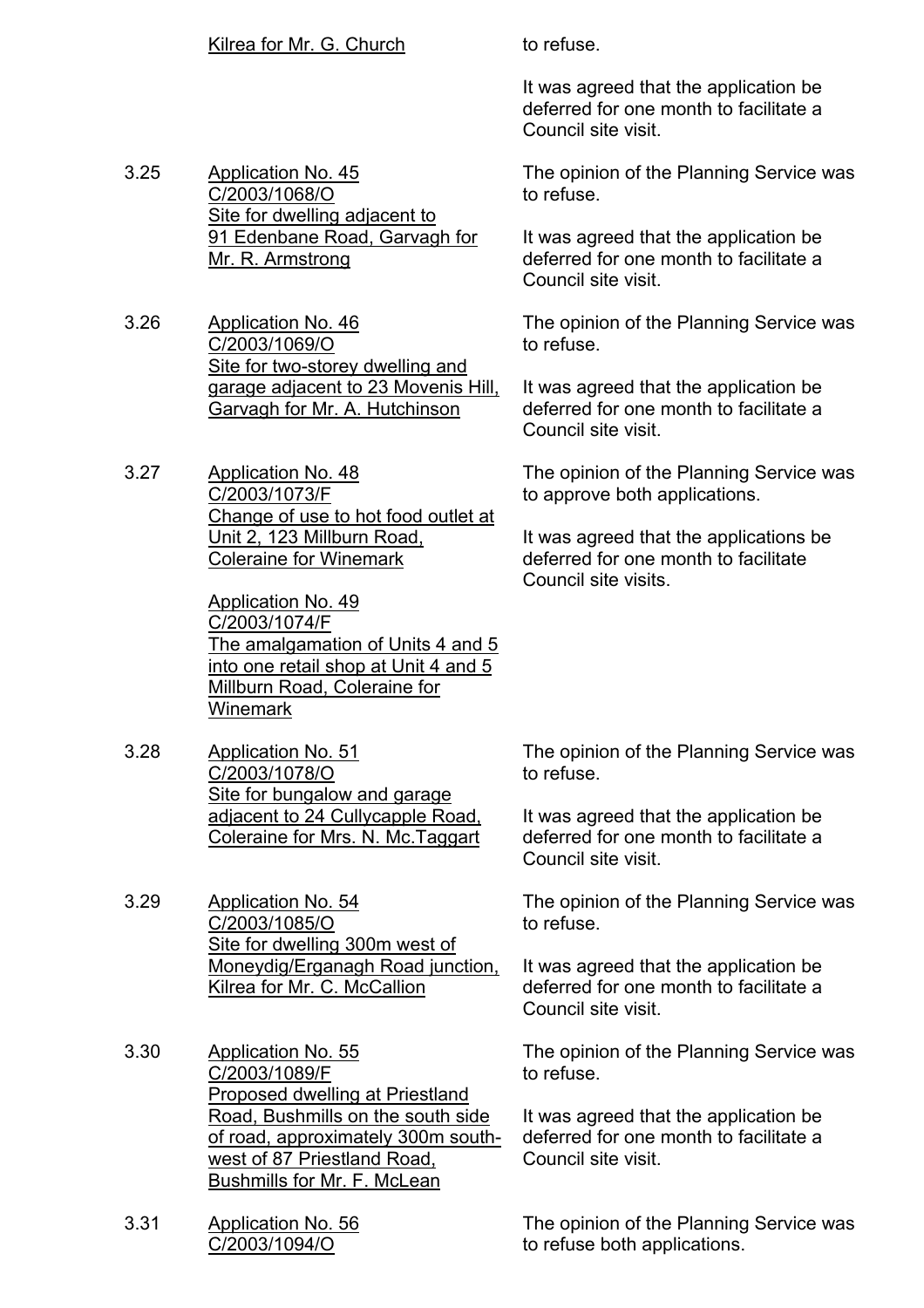Site for dwelling adjacent to Craigaboney House, Craigaboney Road, Bushmills for Mrs. A. Trufelli

Application No. 57 C/2003/1095/O Site for dwelling adjacent to Craigaboney House, Craigaboney Road, Bushmills for Mrs. A. Trufelli

- 3.32 Application No. 58 C/2003/1098/O Site for dwelling and garage 180m west of 7 Laragh Road, Swatragh for Mr. D. O'Kane
- 3.33 Application No. 60 C/2003/1101/O Site for bungalow and garage adjacent to 18 Crevolea Road, Blackhill, Coleraine for Mrs. A. Monahan
- 3.34 Application No. 69 C/2003/1117/F Conversion of granny flat self contained into a cottage at 4 Babington Terrace, Freehall Watson, Castlerock for Mr. P. Hobson
- 3.35 Application No. 70 C/2003/1119/O Site for dwelling adjacent to 165 Dunhill Road, Macosquin, Coleraine for Mr. D. King

3.36 Application No. 71 C/2003/1123/O Site for dwelling opposite No. 6 Leeke Road, Bushmills for Mr. and Mrs. D. King

3.37 Application No. 72 C/2003/1124/O Site for dwelling approximately 100m north of 98 Dunboe Road, Coleraine for Mr. D. H. Hutchinson

3.38 Application No. 76 C/2003/1133/F Hot food bar in Unit 1 of retail units at 24 Garvagh Road, Kilrea for Mr. K. Bradley

It was agreed that the applications be deferred for one month to facilitate Council site visits.

The opinion of the Planning Service was to refuse.

It was agreed that the application be deferred for one month to facilitate a Council site visit.

The opinion of the Planning Service was to refuse.

It was agreed that the application be deferred for one month to facilitate a Council site visit.

The opinion of the Planning Service was to refuse.

It was agreed that the application be deferred for one month to facilitate an office meeting.

The opinion of the Planning Service was to refuse.

It was agreed that the application be deferred for one month to facilitate a Council site visit.

The opinion of the Planning Service was to refuse.

It was agreed that the application be deferred for one month to facilitate a Council site visit.

The opinion of the Planning Service was to refuse.

It was agreed that the application be deferred for one month to facilitate a Council site visit.

The opinion of the Planning Service was to approve.

It was agreed that the application be approved subject to a condition relating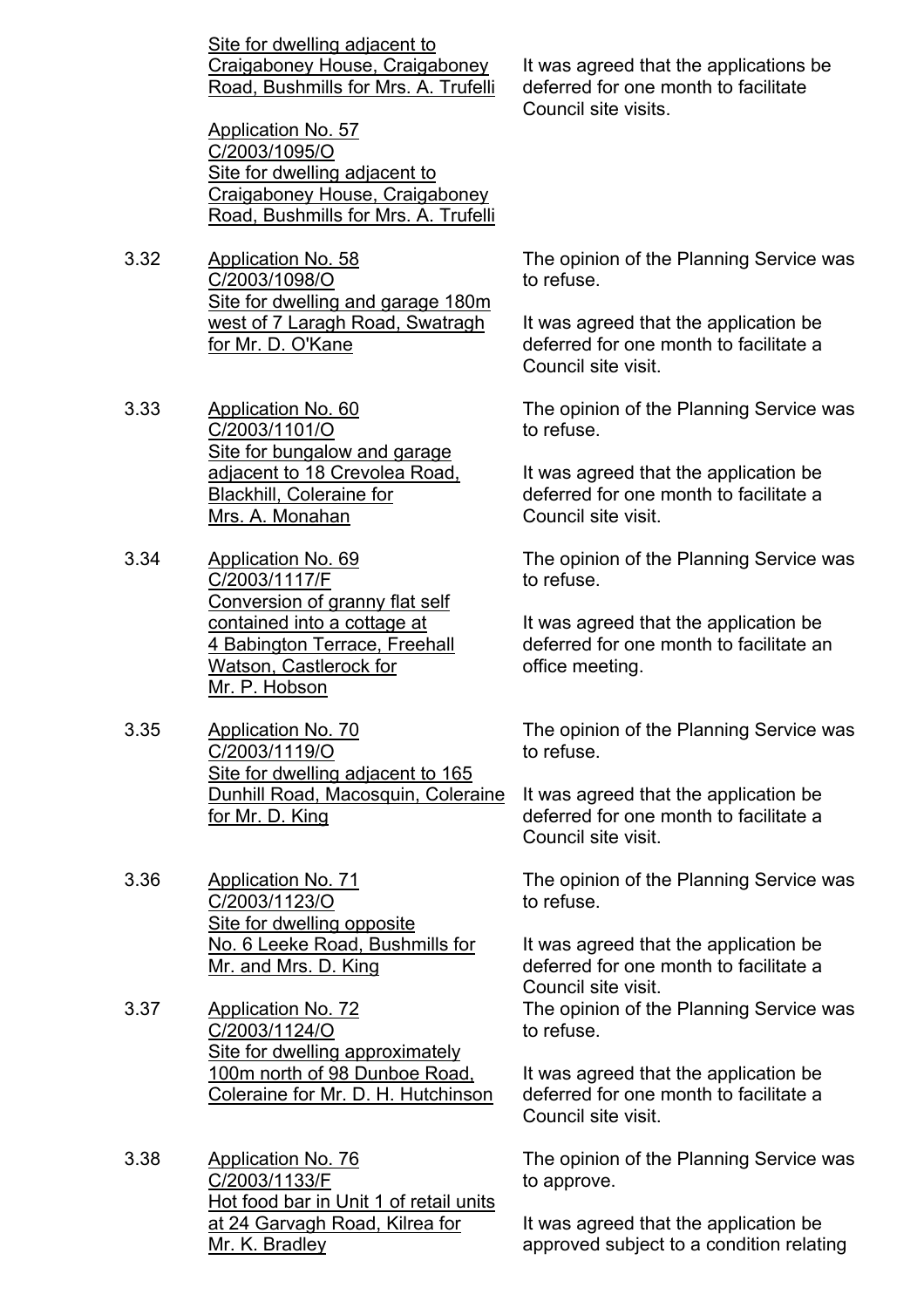to closure at 11.00 p.m.

- 3.39 Application No. 80 C/2003/1143/O Site for dwelling and garage 220m east of 43 Knockaduff Road, Aghadowey for Mr. and Mrs. Kelly
- 3.40 Application No. 83 C/2003/1148/F Erection of replacement dwelling at 32 and 34 Corbally Road, Portrush for Mr. and Mrs. Smyth
- 3.41 Application No. 90 C/2003/1167/O Site for dwelling at Glen Road (land opposite No. 67), Garvagh for Mr. C. McNicholl

## **4.0 GENERAL PLANNING ISSUES**

4.1 Salmon Leap Inn and Restaurant, Coleraine - Update

The opinion of the Planning Service was to refuse.

It was agreed that the application be deferred for one month to facilitate a Council site visit.

The opinion of the Planning Service was to refuse.

It was agreed that the application be deferred for one month to facilitate an office meeting.

The opinion of the Planning Service was to refuse.

It was agreed that the application be deferred for one month to facilitate a Council site visit.

Reported that a planning application had been received for housing development on the site of the Salmon Leap Inn and Restaurant, Coleraine and adjoining lands.

Consultation was presently taking place with various consultees. In addition Council requested that the following organisations also be consulted:

> Waterways Ireland N.I. Tourist Board Environment and Heritage **Service**

Concern was expressed regarding this proposed development and following discussion it was proposed by Councillor Ms. Alexander and seconded by Alderman Mrs. Armitage:

> That Council write to the Environment and Heritage Service requesting that they investigate the possibility of carrying out an emergency spot listing on the old part of the Salmon Leap Inn and **Restaurant**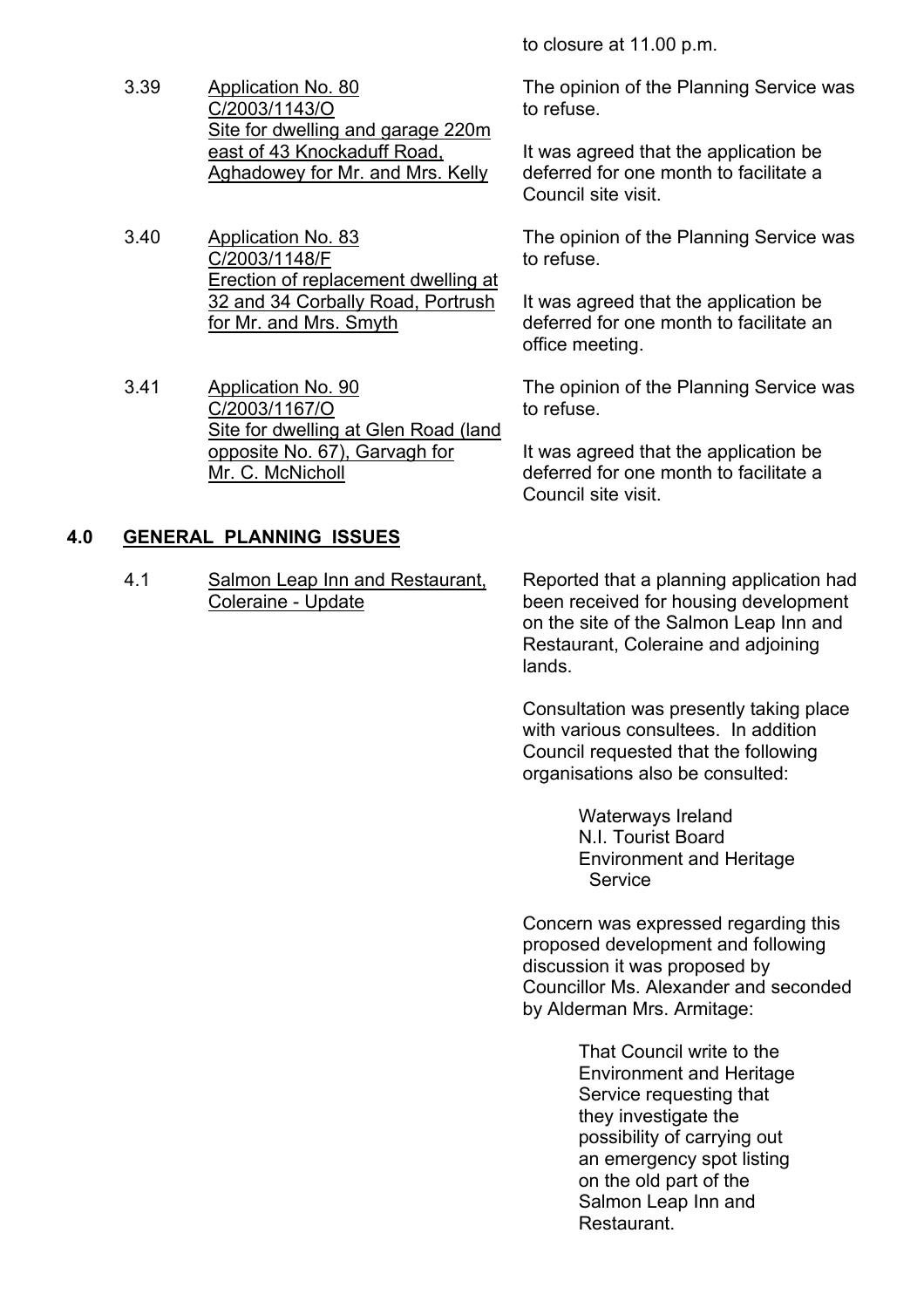|     |                                                                  | On being put to the Meeting the<br>proposal was carried, fourteen members<br>voting in favour and one member voting<br>against.                                                                                                  |
|-----|------------------------------------------------------------------|----------------------------------------------------------------------------------------------------------------------------------------------------------------------------------------------------------------------------------|
|     |                                                                  | It was also agreed that advice be sought<br>regarding the advisability of meeting<br>with the developer.                                                                                                                         |
| 4.2 | <b>Rock Castle, Portstewart</b>                                  | Advised that the matter was still with the<br>Departmental Solicitors. An update<br>would be brought to the January<br>meeting of Committee.                                                                                     |
| 4.3 | <b>Enfield Street, Portstewart</b>                               | Reported that a letter would be sent to<br>the Skerries Councillors regarding the<br>height of the building in question.                                                                                                         |
| 4.4 | <b>Agherton Road, Portstewart</b>                                | Reported that Roads Service was at<br>present in the process of dealing with<br>stopping up orders. A number of<br>objections had been received and it was<br>noted that the matter might be the<br>subject of a public inquiry. |
| 4.5 | Golf Hotel, Castlerock                                           | Planning Service had nothing to report<br>regarding this item.                                                                                                                                                                   |
| 4.6 | Application No. C/2003/0826/O                                    | Planning Service confirmed that this<br>application was outside the green belt<br>and approval would be issued.                                                                                                                  |
| 4.7 | <b>Boundary Fence - Miss Dunlop,</b><br>Ringrash Road, Macosquin | Planning Service reported that no<br>further enforcement action would be<br>taken as it was considered that the<br>hedge and additional planting provided<br>an acceptable degree of privacy.                                    |
| 4.8 | <b>Apartment Development -</b><br>4 and 6 Dhu Varren, Portrush   | Planning Service would monitor this<br>development but it appeared to be built<br>to plan.                                                                                                                                       |
|     |                                                                  |                                                                                                                                                                                                                                  |

## **5.0 GENERAL MATTERS**

- Housing development between Bushmills Road and Portrush Road roundabout - problem with houses overlooking bungalows - Reported that there had been conditions imposed relating to velux windows - Planning Service would investigate;
- Application No. C/2003/0744/O 24 Leeke Road, Portrush for Mr. J. Twaddle - Reported that the Agent had indicated that the application would be withdrawn;
- Application No. C/2003/1218/F 105 Strand Road, West Tullaghmurry, Portstewart - Reported that this application would be brought to the January meeting of Committee.